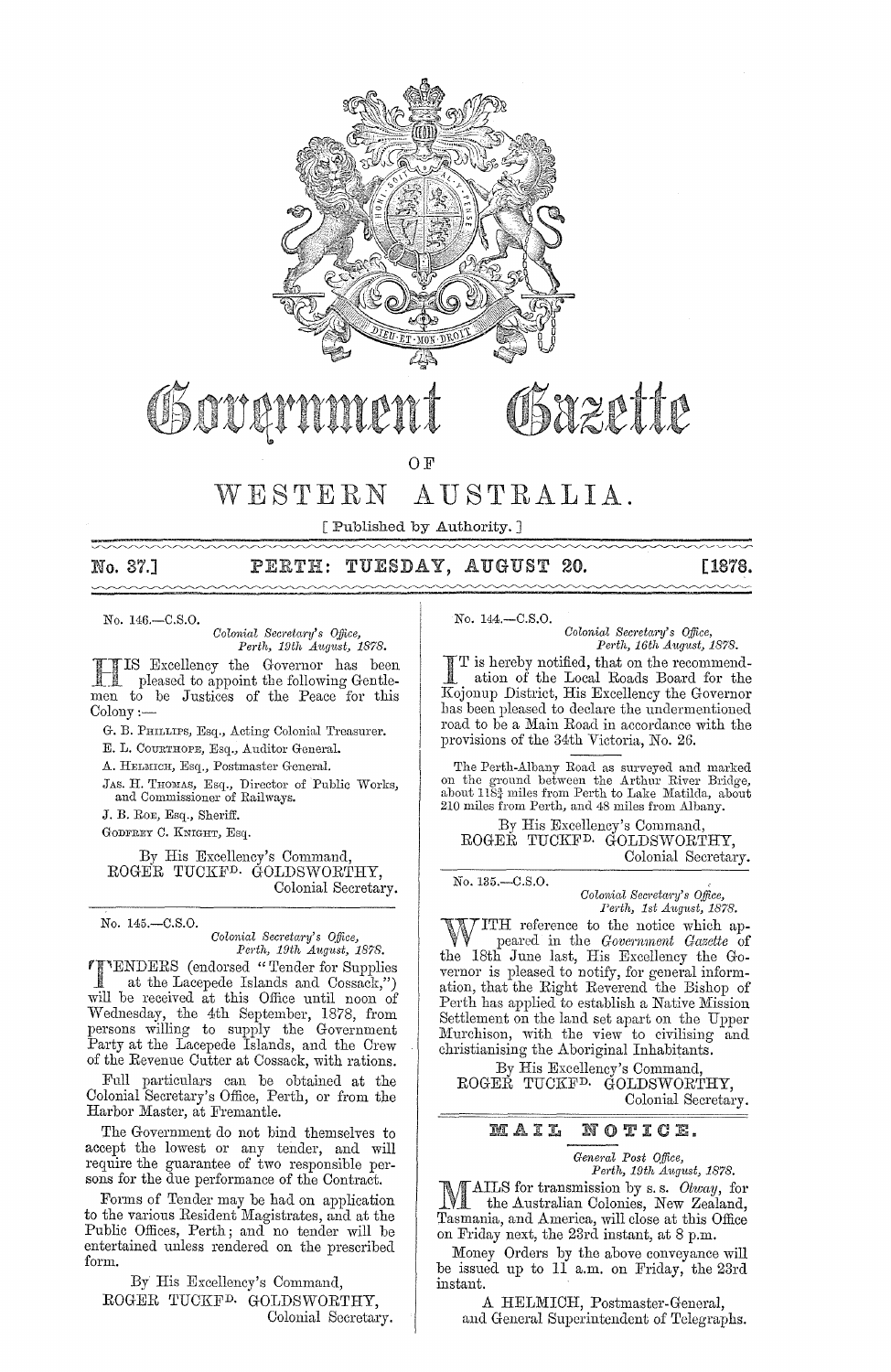No. 139.-C.S.O.

Colonial Secretary's Office, Perth, 10th August, 1878.

# GUANO.

Lacepede Islands-Western Australia.

IS Excellency The Governor has been pleased to approve of the following<br>alterations in the Notice of 9th May, 1878, inviting Tenders for the sole right of removing Guano from the Lacepede Islands.

The time for the receipt of such Tenders is extended from the 15th October to 15th January next.

The period for the issue of Licenses for the shipment of Guano under the regulations now in force, is extended from 15th August to 31st October next—and the period for the com-<br>pulsory removal of such Guano from 15th October to 31st December next.

The Contract shall be deemed to commence on 1st April in lieu of 1st January, 1879.

By His Excellency's Command, ROGER TUCKF<sup>D.</sup> GOLDSWORTHY, Colonial Secretary.

Amended Notice-The Dates in Italic being substituted for those erased.

No. 87.-C.S.O.

Colonial Secretary's Office, Perth, 9th May, 1878.

# GUANO.

Lacepede Islands-Western Australia.

TITHE Government of Western Australia invites tenders from persons desirous of obtaining the sole right to remove guano from the Lacepede Islands group, which is situated<br>in about  $17^{\circ}$  South Latitude, and  $122^{\circ}$  East Longitude from Greenwich, and on which it is calculated that there are now at least  $40,000$ tons of guano. Such tenders must be sent<br>in to the Colonial Secretary, Perth, Western Australia, on or before the 15th October 15th January next, but the Government does not bind itself to accept the highest or any tender.

All tenders will have to state the price or royalty offered per ton for the guano (1) if shipped in the natural state;  $(2)$  if artificially prepared, dried, or sifted before shipment.

The person whose tender may be accepted<br>(hereinafter spoken of as "the contractor") will have to bind himself to the following conditions:-

- 1. To remove the whole of the guano that there may be on the Islands.
- 2. To take it away at the minimum rate of twenty thousand tons a year.
- 3. To remove the guano in such a manner and from such places as may be from time to time pointed out by the Government Officer stationed on the Islands; and the contract will contain a clause providing that in case of the breach or neglect of these conditions, the contract shall be void, and the

contractor shall forfeit all buildings, erections, and plant that he may have set up on any of the Islands, and also the sum of two thousand pounds hereinafter mentioned.

The contractor will be required, within seven days after receiving a notification by Telegraph or otherwise that his tender is accepted, and before the issue of any license, to deposit in the hands of the Western Australian Government, or of such person as they may name as their<br>agent in this behalf, the sum of Two thousand pounds, as security for the due performance<br>of the contract, and this sum will be retained by the Government until the termination of the contract, and will be liable to forfeiture as hereinbefore mentioned. He will also be required at the same time to pay a like sum of Two thousand pounds, by way of royalty, in advance. The contractor will at no time be at liberty to remove any guano unless the royalty agreed upon has been paid, and no less sum than Two thousand pounds will be accepted at any time in payment of royalty until such time as there is left on the Islands a quantity of guano the agreed royalty on which shall be less than two thousand pounds.

The only instructions that will be given to the Government Officer stationed on the Islands, and which he will be required to insist upon with regard to the manner in which and the places from which the guano shall be removed, will be to divide the Islands into convenient sections, to point out the section or sections from which guano may be removed, and to<br>require that the whole of any one section be cleared before any new ground is entered on.

The quantity of guano taken by each ship on which royalty has to be paid shall be ascertained by adding 25 per cent. to the registered tonnage of timber-built ships, and 40 per cent. to the registered tonnage of iron-built ships, provided that, if the captain or agent of any<br>ship, or the Government Officer, shall in any<br>instance be dissatisfied with the foregoing arrangement, he shall be at liberty to cause the ship to be exactly measured according to Lloyd's rules, and the number of cubical feet so ascertained divided by 40 shall be taken to be the tonnage capacity of the ship.

No tonnage, light, or harbor dues will' be<br>charged in any port of the Colony on ships<br>solely engaged in the guano trade, and no<br>customs duties will be levied on goods and<br>stores that may be landed on the islands for<br>presen persons solely employed in the preparation and shipment of guano.

The contractor will be at liberty to erect on any or all of the islands any buildings, jetties, tramways, &c., and, subject to the conditions before expressed as to forfeiture, to remove the<br>same at any time within six months of the<br>termination of the contract.

No license for the shipment of guano under the regulations now in force will be granted after the 4-5th August 31st October next, and every such license granted after the date hereof, will provide for the compulsory removal of the<br>guano for the shipment of which it is the permit, before the 15th October 31st December next.

It will at all times be optional with the licensee to ship the guano in its natural state, or artificially prepared, dried, or sifted.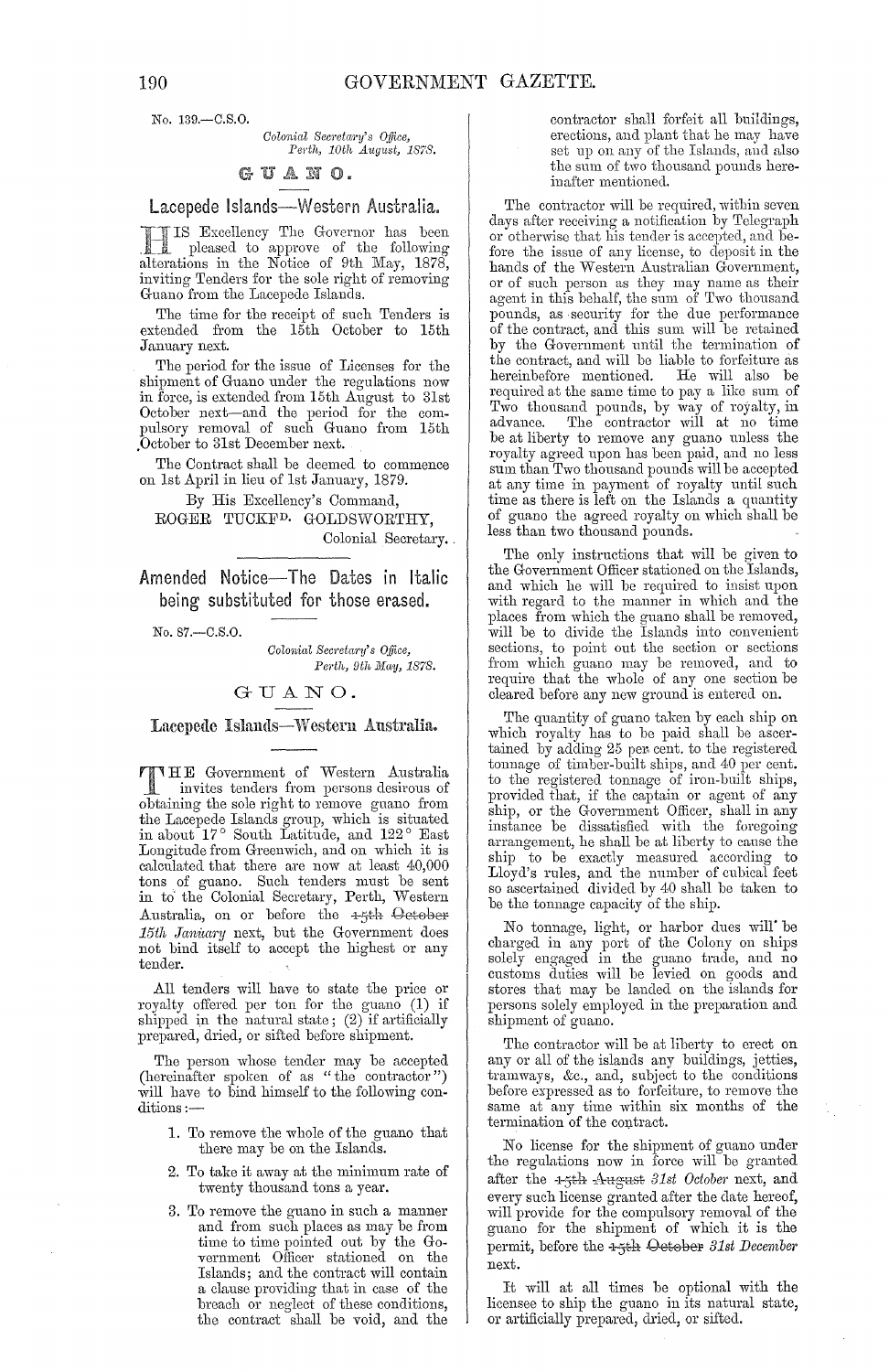The contract to be entered into in pursuance of this notice shall be deemed to commence on  $J$ anuary 4st, *April 1st*, 1879.

Each tender, unless otherwise expressed, shall be deemed to be open to acceptance by the Government for the space of one calendar month from the  $+$ <sup>th</sup> Qetober, 15th January, 1879, and the Government shall be at liberty to accept any tender by notifying to the person making it, by telegraph, that his tender is accepted. Any person who shall tender, and, on his tender being accepted, shall fail to pay the two several sums of Two thousand pounds as herein before set forth, shall be deemed to have broken his contract, and the Government shall thereupon be at liberty to accept any other tender, and to hold such person responsible for all loss consequent on his breach of contract.

By His Excellency's Command, MALCOLM FRASER, Surveyor General, in the absence of the Colonial Secretary.

#### *C1'own Lands' Office, Perth, 12th August, 1878.*

BOUNDARIES as given in *Government Gazette* of 25th June, 1878, are now cancelled, and the following are substituted in lieu thereof: $-$ 

### *294 A, 100 acres. Fm' a Well, &c.,*   $B$ unburu Road.

Bounded by lines starting from the East side of the road from Pinjarra to Bunbury at Telegraph Post No. 1266, and extending East about 34 chains 50 links to the West boundary of Murray location  $7$ ; thence North along said boundary about 27 chains; thence West about 41 chains to said road and along it Southwards to the starting point. All bearings true.

ROGER TUCKFD. GOLDSWORTHY, Acting Commissioner of Crown Lands.

No. 143.-C.S.O.

*Colonial Secretary's Office, Perth, 15th August, 1878.* 

HEADS OF SERVICE.

Civil List Schedule G., 33rd Vict.,  $\chi$ No 13<br>His Excellency The Governor .... His Excellency The Governor ....<br>The Legislature .... .... Colonial Secretary's Department .

Excellency The Governor directs the publication of the following Abstract of the Revenue and Expenditure of the Colony of Western Australia, for the Quarter ended 30th June, 1878, for general information.

By His Excellency's Command,

ROGER TUCKFD. GOLDSWORTHY,

Colonial Secretary.

AMOUNT.

 $\begin{array}{c|c} \text{s.} & d. \\ \text{o} & 0 \end{array}$  $19$  0 11' 0  $\begin{array}{c|c} 1 & 0 \ 0 & 2 \ 0 & 0 \end{array}$ 

Ahstract of the Revenue of the Colony of Western Australia, for the Quarter ended June 30th, 1878.

Abstract of the Expenditure of the Colony of Western Australia, for the Quarter ended June 30th, 1878.

| HEADS OF REVENUE.                                                                                                   |       | AMOUNT.        |                |
|---------------------------------------------------------------------------------------------------------------------|-------|----------------|----------------|
|                                                                                                                     | £     | s.             | d.             |
| $\rm Customs$                                                                                                       | 15835 | 19             | 3              |
| Harbor Dues                                                                                                         | 676   | 0              | 7              |
| $\mathbf{L}$ and Sales $\dots$ $\dots$                                                                              | 1599  | 16             | 10             |
|                                                                                                                     | 3391  | 17             | 8              |
| Land Revenue<br>Rents (exclusive of Land)                                                                           | 22    | 0              | 0              |
| Transfer Duties                                                                                                     | 54    | 11.            | 0              |
| $\rm\,Licenses$<br>فتبت المتحدث فتبدى                                                                               | 193   | $\mathbf{0}$   | 6              |
| Postages<br>Commission on Money Orders                                                                              | 1427  | $\overline{4}$ | 5              |
|                                                                                                                     | 14    | 17             | l              |
| Telegrams                                                                                                           | 1042  | 17             | $\overline{2}$ |
| Fines, Forfeitures, and Fees of Court                                                                               | 524   | 5              | 11             |
| Rottnest Native Penal Farm                                                                                          | 177   | 11             | 7              |
| Fees of Office                                                                                                      | 314   | $\overline{4}$ | $\overline{2}$ |
| Sale of Government Property                                                                                         | 70    | 10             | 9              |
| Reimbursements<br>$\mathcal{L}_{\mathbf{A}}$ and $\mathcal{L}_{\mathbf{A}}$ . The simple $\mathcal{L}_{\mathbf{A}}$ | 230   | 11             | 9              |
| Railway Receipts                                                                                                    | 51    | 1              | 4              |
| Contributions under Scab Ordinance                                                                                  | 65    | 14             | 4              |
| Penalties under<br>do.                                                                                              | 58    | 10             | $\overline{2}$ |
| $\text{Royalty on Guano}$                                                                                           | 7724  | 9              | 10             |
| Special Receipts<br>$\sim$ $\sim$ $\sim$                                                                            | 81    | 3              | 7              |
| Special Revenue North District                                                                                      | 227   | 18             | 6              |
| $R$ efunds                                                                                                          | 102   | 5              | 6              |
| Interest                                                                                                            | 189   | 15             | $\theta$       |
| Miscellaneous Services                                                                                              | 186   | 5              | 6              |
|                                                                                                                     |       |                |                |
|                                                                                                                     | 34262 | 12             | 5              |
| Commissariat Chest on Account)<br>of Police and Magistracy                                                          | 3250  | 0              | 0              |
| $_{\rm TorAL}$                                                                                                      | 37512 | 12             | 5              |
|                                                                                                                     |       |                |                |

 $\begin{matrix} 0 \\ 1 \end{matrix}$ Treasury<br>Audit Department<br>Land Titles do.<br>Registry do. 204  $\begin{array}{c|c} 11 & 1 \\ 10 & 0 \end{array}$ 212  $\frac{10}{0}$ المحداث  $\begin{matrix} 0 \\ 9 \end{matrix}$ 55 1810  $\begin{array}{c} 14 \\ 2 \\ 3 \end{array}$  $\sim$  and  $\sim$  $\sim$  . . . .  $\sim$ Survey do.<br>Office of Works  $\,$  6  $\,$ 385 Geraldton and Northampton Railway 3326  $\begin{array}{c|c} 3 & 6 \\ 9 & 11 \end{array}$ Customs Department 714  $\begin{array}{c|c} 9 & 11 \\ 4 & 3 \end{array}$ 5187  $\begin{array}{c} 3 \\ 8 \end{array}$ Postal and Telegraph Department<br>Harbor and Light do. 917  $\frac{18}{1}$ Administration of Justice .... 2406  $\begin{array}{c|c} 1 & 3 \\ 5 & 8 \end{array}$  $\begin{smallmatrix}8\\1\end{smallmatrix}$ Medical Department .... 1816  $\begin{array}{c|c} 18 & 1 \\ 14 & 0 \end{array}$ Police do.... 5361 1750  $\begin{array}{c|c} 14 & 0 \\ 15 & 5 \end{array}$ Rottnest Penal Establishment 670  $\begin{array}{c|c} 15 & 5 \\ 19 & 6 \end{array}$ Government Printing Department.. 389  $\begin{array}{c|c} 19 & 6 \\ 10 & 0 \end{array}$ 312  $\begin{smallmatrix}1&0\\1&1\end{smallmatrix}$ Inspectors of Sheep  $\sim 1.4\, \rm{km}$ Education 3507  $\begin{array}{c|c} 1 & 4 \\ 6 & 11 \end{array}$ Poor House and Charitable Allowances 13QO  $\begin{array}{c|c} 6 & 11 \\ 18 & 10 \end{array}$ **Imnl1gratloll .. . . ... . . ..**  Pensions . **....• ••.** Ecclesiastical Scnices .... . ... 'Works and Buildings 129 359  $\frac{10}{4}$  $\begin{smallmatrix} 18 \ 0 \end{smallmatrix}$  $\mathsf{I}$  $\begin{array}{c|c} 0 & 0 \\ 3 & 8 \end{array}$ 866 Works and Buildings<br>Roads and Bridges 5207  $\begin{matrix} 8 \\ 0 \end{matrix}$ 3603  $\begin{array}{c} 15 \\ 8 \end{array}$  $\sim$  . . . :Miscellaneous Services 6667  $\frac{4}{4}$ 3517  $\begin{array}{c|c} 19 & 4 \\ 11 & 2 \end{array}$ Interest on Loans  $\cdots$  $\cdots$ 316  $\begin{array}{c|c} 11 & 2 \\ 11 & 7 \end{array}$ .Aborigines  $\ldots$  $\cdots$  $\ldots$  .  $Refunds$ 206 II 7 . . . .  $\ddotsc$  $\cdots$ 53045  $3 \mid 3$ TOTAL

*Audit Office, Perth, August 14th, 1878.* E. L. COURTHOPE, Auditor-General.

*Audit Office, Perth, August. 14th, 1878.*  E. L. COURTHOPE, Auditor-General.

NOTE.-This Abstract includes the Receipts at Roebourne for 4 months.

NOTE.-This Abstract includes the Expenditure at

Roebourne for 4 months.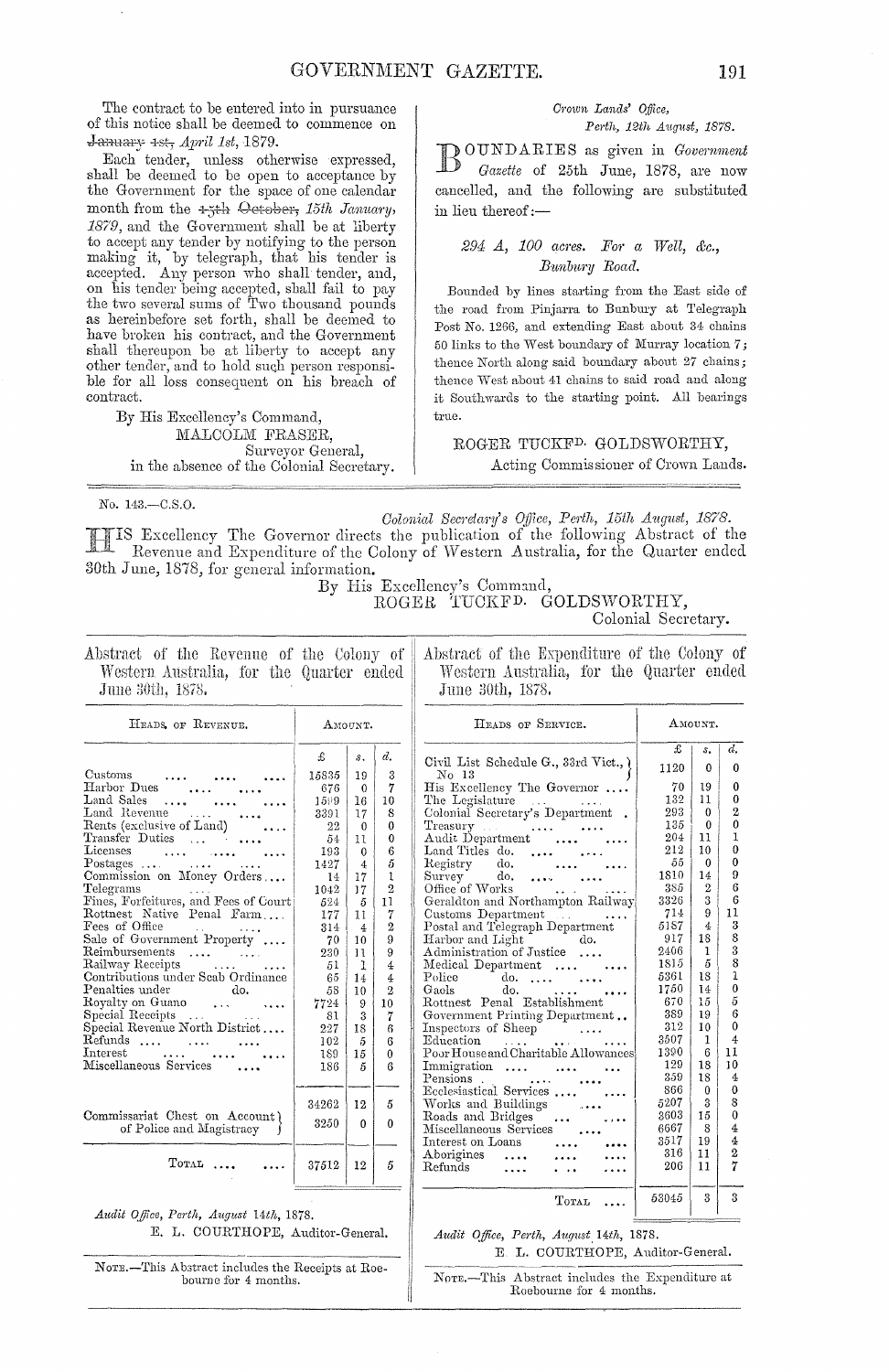# *Depa?iment of PUblic Wm'ks, Perth, 12th August, 1878.*

**TENDERS** (endorsed "Tender for Jarrah Timber,") will be received at this Office until noon of Tuesday, the 27th August, from persons willing to supply and deliver at Champion Bay, for the Geraldton and Northampton Railway-

4000 lineal feet  $9'' \times 9''$  Jarrah.

 $4000 \, \, \text{do.} \, \, 9'' \times 3'' \, \, \text{do.}$ 

To be subject to approval after delivery. Tenders to state the shortest time in which the whole will be supplied.

The Government do not bind themselves to accept the lowest or any tender, and will require the guarantee of two responsible persons for the due performance of the Contract.

Forms of Tender may be had on application to the various Resident Magistrates, and at the Public Works' Office, Perth, where full particulars can be obtained.

No tender will be entertained unless on the prescribed form.

### JAS. H. THOMAS,

Commissioner of Railways.

 $Department of Public Works,$ *Perth, 7th August, 1878.* 

TENDERS (endorsed "Tender for Sundries for Photolithographic Department,") will be received at this Office until noon of Monday, the 9th September, from persons willing to supply sundry fittings and appliances for the Photolithographic Establishment. .

Tenders to state the shortest time in which the whole will be supplied.

The Government  $\tilde{\text{do}}$  not bind themselves to accept the lowest or any tender, and will require the guarantee of two responsible persons for the due performance of the Contract.

Forms of Tender may be had on application to tbe various Resident Magistrates, and at the Public Works' Office, Perth, where full particulars can be obtained.

No tender will be entertained unless on the prescribed form.

> JAS. H. THOMAS, Director of Public Works.

### *Depadment of Pttblic TVm'ks,*  Perth, 8th August, 1878.

**TENDERS** (endorsed "Tender for Police<br>Quarters, Guildford,") will be received<br>of this Office until peep of Mender, the Oth at this Office until noon of Monday, the 9th September, from persons willing to perform certain repairs to the Police Quarters, &c., at Guildford.

Copy of specification, &c., may be seen on application at the Office of the Clerk to the Magistrates at Guildford.

Tenders to state the shortest time in which the work will be eompleted.

The Government do not bind themselves to accept the lowest or any tender, and will require tbe guarantee of two responsible persons for the due performance of the Contract.

Forms of Tender may be had on application to the various Resident Magistrates, and at the Public Works' Office, Perth, where Plans, Specifications, Conditions, and full particulars ean be obtained.

No tender will be entertained unless on the prescribed form.

JAS. H. THOMAS,

Director of Public Works.

# *Department of Public Works,*<br>Perth, 6th August, 1878.

**1. ENDERS** (endorsed "Tender for Gerald-<br>ton School,") will be received at this<br>Office until near of Monday the 16th Sep Office until noon of Monday, tbe 16th September, from persons willing to erect the new Boys' and Girls' School, Geraldton.

Plans and specification may be seen, and full particulars obtained, on application to the Resident Engineer of the Geraldton and Northampton Railway, and at the Department of Public Works.

Tenders to state the shortest time in which the work will be completed.

The Government do not bind themselves to accept the lowest or any tender, and will require the guarantee of two responsible persons for the due performance of the Contract.

Forms of Tender may be had on application to the various Resident Magistrates, and at tbe Public Works' Office, Perth, where Plans, Specifications, Conditions, and full particulars can be obtained.

No tender will be entertained unless on the prescribed form.

> JAS. H. THOMAS, Director of Public Works.

#### *D()pm·trnent of PrLblic* Works, *Perth, 8th August, 1878.*

'lliENDERS (endorsed" Tender for Timber for Rottnest,") will be received at this Office until noon of Monday, the 2nd September, from persons willing to supply and deliver on Rottnest Landing place, about 13 loads of first-class Jarrah Timber.

The whole to be delivered within six weeks after acceptance of tender.

The Government do not bind themselves to accept the lowest or any tender, and will require the guarantee of two responsible persons for the due performance of the Contract.

Forms of Tender may be had on application to the various Resident Magistrates, and at the Public Works' Office, Perth, where Specifications, Conditions, and full particulars can be obtained.

No tender will be entertained unless on the prescribed form.

> RICHD. R. JEWELL, Pro Director of Public Works.

*Department of Public WOI'ks,*  Perth, 6th August, 1878.

rI'IENDERS (endorsed" Tender for Busselton School,") will be received at this Office until noon of Monday, tbe 16th September, from persons willing to perform certain alterations and additions to the Girls' and Infants' School at Busselton.

Plans and specification may he seen, and full particulars obtained, on application at the office of the Resident Magistrate, Vasse, and at the Department of Public Works, Perth.

Tenders to state the shortest time in which the work will be completed.

The Government do not bind themselves to accept tbe lowest or any tender, and will require the guarantee of two responsible persons for the due performance of the Contract.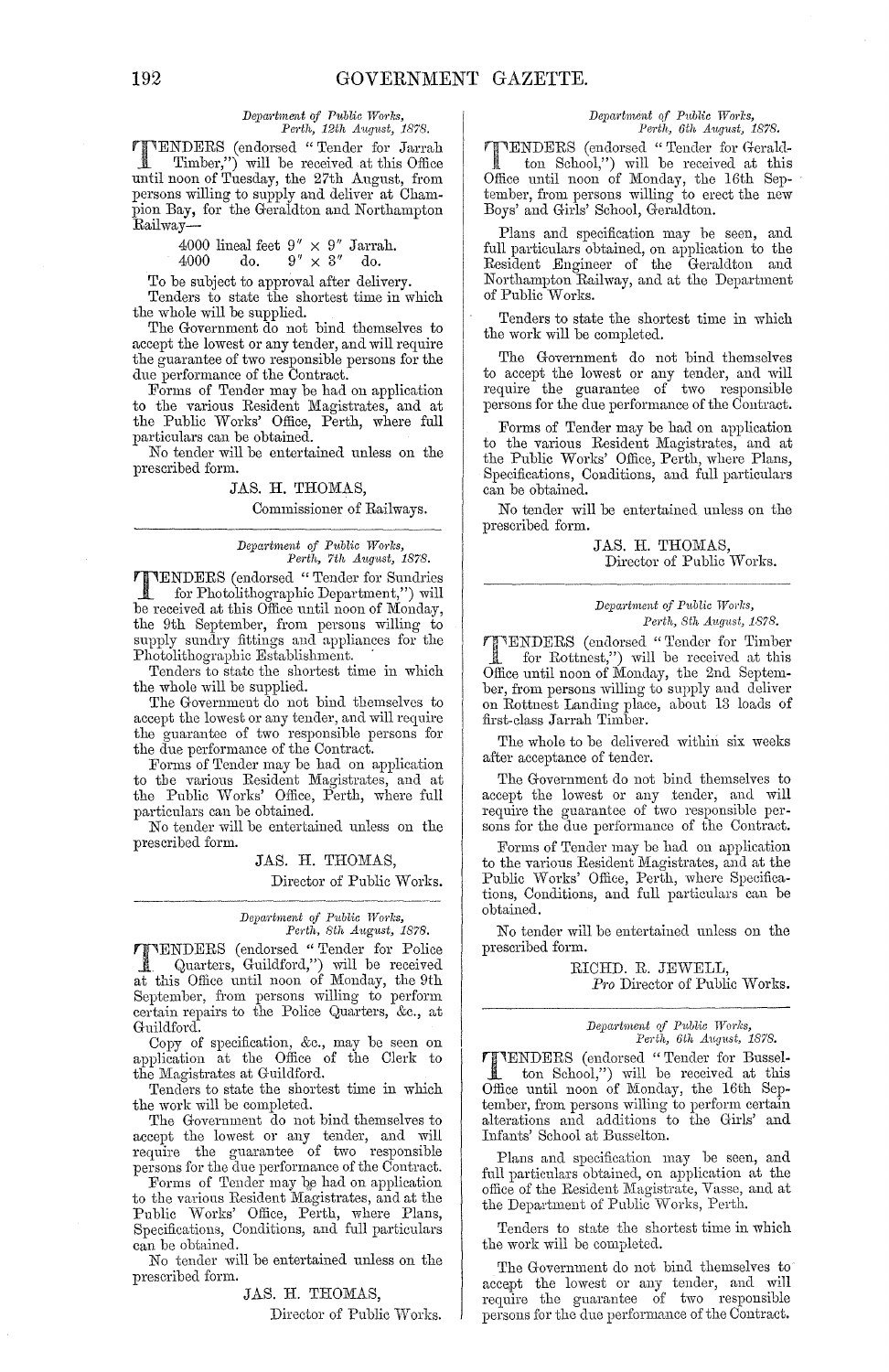Forms of Tender may be had on application to the various Resident Magistrates, and at the Public Works' Office, Perth, where Plans, Specifications, Conditions, and full particulars can be obtained.

No tender will be entertained unless on the prescribed form.

JAS. H. THOMAS, Director of Public Works.

*Depa?·tment of P1Lb1.ic TY01'!;S, Perth, 7th Augnst, 1878.* 

**TIMENDERS** (endorsed "Tender for Jarrah ~ Timber,") will be received at this Office until noon of Friday, the 13th September, from persons willing to supply and deliver at Capetown, Cape of Good Hope, about 300 tons of Jarrah Timber as follows: in straight balks from 20 to 50 feet in length.

|    |                         | ft. |      | inches.                   |
|----|-------------------------|-----|------|---------------------------|
| 5  | pieces                  | 50  | long | 15<br>15<br>$\times$      |
| 10 | ,,                      | 45  | ,,   | 15<br>15<br>$\times$      |
| 10 | ,,                      | 40  | "    | 15<br>15<br>$\times$      |
| 20 | ,,                      | 50  | ,,   | 14<br>14<br>$\times$      |
| 20 | $\overline{\mathbf{z}}$ | 45  | ,,   | 14<br>14<br>×             |
| 20 | ,,                      | 40  | ,,   | 14<br>14<br>$\times$      |
| 30 | ,                       | 40  | "    | 14<br>14<br>$\times$      |
| 30 | ,,                      | 35  | ,,   | $^{12}$<br>12<br>$\times$ |
| 30 | ,,                      | 30  | ,,   | 12<br>12<br>$\times$      |
| 30 | ,,                      | 25  | ,,   | 12<br>12<br>$\times$      |
| 30 | ,,                      | 20  | ,,   | 12<br>12<br>$\times$      |

The timber being for trial on the docks, wharfs, &c., it must be of the very hest description; to he subject to approval after delivery.

Tenders to state the shortest time in which the whole will be supplied.

The Government do not bind themselves to accept the lowest or any tender, and will require the guarantee of two responsible persons for the due performance of the Contract.

Forms of Tendcr may be had on application to the various Resident Magistrates, and at the Public Works' Office, Perth; where full particulars can be obtained.

No tender will be entertained unless on the prescribed form.

> JAS. H. THOMAS, Director of Public Works.

# MAIL NOTICE.

*General Post Q!flce,* Perth, HUt AU[Just, IS7S.

MAILS for transmission OVERLAND TO ALBANY, for the Australian Colonies, New Zealand, Tasmania, and America; and by Coastries MAIL STEAME: for Europe, India, Cape of Good Hope, &c., will close as under:—

For the Australian Colonies, New Zealand, Tasmania, and America, on Thursday, August 29th, at noon.

 $For Europe, India, Cape of Good Hope, &$ :-

At Geraldton, Champion Bay, on Tuesday, September 3rd, at

noon, At the GENERAL POST OFFICE, PERTH, on Friday, September 6th, at noon.

At Fremantle, on l"riday, September Gth, at 2 p.m. At Bunbury, on Friday, September Gth, at 10 p.m.

At Busselton, on Friday, September Gth, at 10 p.m.

*At the General Post Office, Perth:-*

At the General Fost Office, Ferth :—<br>Money Orders for transmission by the above conveyances will be<br>issued on the Australian Colonics, New Zealand, and Tasmania,<br>up to 11 a.m., on Wednesday, August 28th, and on the United<br>

Letters for Registration must be posted one hour before the closing of the Mails.

Late Letters, on payment of a fee of 6d., may be posted one hour after the closing of the Mails.

N ewspapers must be posted one hour before the closing of the Mails, otherwise they will not be forwarded until the next Mail.

NOTE:--Mails for Albany, Bannister, Williams River, Arthur River, Kojonnp, and the Albany Road, will be made up at this Office on Thursday, 20th August, at 11 a.m.

A. HELMICH, Postmaster-General, and General Superintendent of Telegraphs.

#### *Crotvn Lands' o.ffice,*

# *Perth, 17th June, 1878.*

THE Government of Western Australia having established a Sericultural Farm and Mulberry Plantation at Claisebrook, in the City of Perth, and brought it into good working order, desires now to let it on lease, for a term of fourteen years. The contents are about sixteen acres, well and securely fenced, planted with over four thousand mulberry trees, of which one-half are in bearing and should yield during the ensuing season over a ton weight of leaves, and this yield can soon be increased tenfold by careful culture.

The following varieties will be found in the plantation :- Morus Alba, M. Roseleaf, M. Multicaulis, M. Japonica, M. Tartarica, M. Chinese, and some twelve others.

The buildings consist of a two-roomed cottage, and a magnanerie or worm house, 30ft. by 15ft., well built of concreted material and fitted with trays and other appliances designed and adapted for educating about fifty thousand worms at once.

The value of the silk already produced is too well known to need comment.

Offers will be received up to the 20th August next, conveyed by either letter or telegram, addressed to the Oommissioner of Crown Lands.

Immediate occupation can be given, but on the receipt of letter or telegram noting acceptance of offer the agreed rental must be at once paid for the first year, before entry is given, and afterwards for each succeeding year in advance.

The tenant will not he allowed to sub-let any part of the land, and a right of immediate re-entry will be reserved to the Government if it is seen at any time that the tenant is injuring or failing to keep in proper repair and order all the above-mentioned buildings, fences, and plantation.

Further information can be obtained on application to the Commissioner of Crown Lands, Perth, Western Australia.

By Command,

# MALCOLM FRASER,

Commissioner of Crown Lands.

### *C01nl)i?'ollel" s Office,*

*FJ'emantle, 17th August, 1878.*  CERTIFICATES of Freedom have been issued to the undermentioned Convicts, whose sentences have expired:-

Reg. No. 8401 John Rogers ", 8060 Robert Maggess

A CONDITIONAL Release has been issued to the undermentioned Convict :-

Reg. No. 9339 John WaIters.

HIS Excellency the Governor has beon pleased to revoke the Ticket-of-Leave of the under-<br>mentioned Convict :-

Reg. No. 9203 James Hurley.

JOHN F. STONE, Superintendent.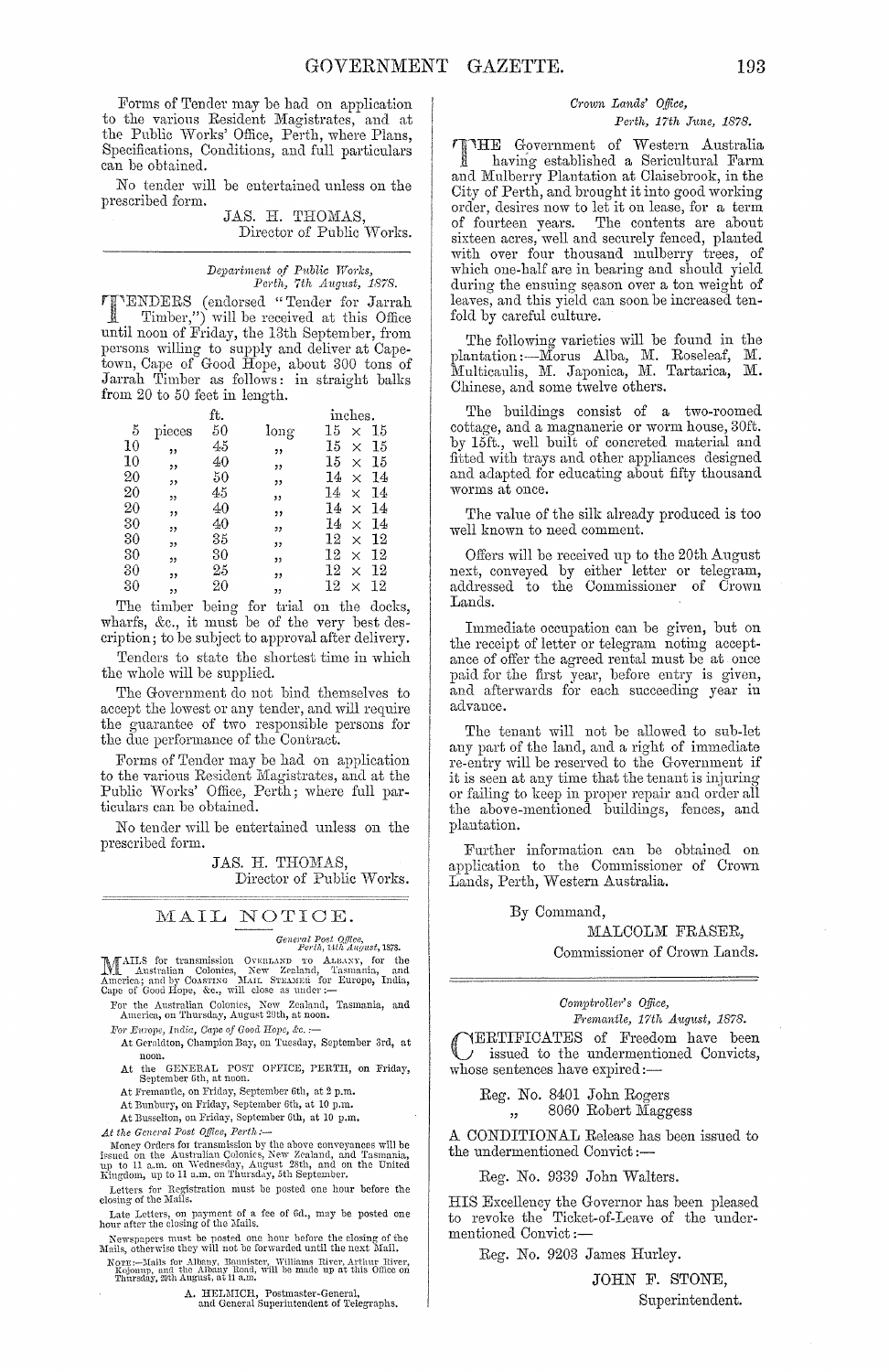# RETURN No. 5 of Pastoral Licenses renewed for the Year 1878.

Crown Lands' Office, Perth, 12th August 1878.

THE undermentioned Licenses for Pastoral Land have been renewed for the year commencing<br>on the first day of January, 1878, and for the amount of rent specified opposite to each<br>License respectively.

|  | ROGER TUCKF <sup>D.</sup> GOLDSWORTHY, Acting Commissioner of Crown Lands. |  |  |  |
|--|----------------------------------------------------------------------------|--|--|--|
|  |                                                                            |  |  |  |

| AVON.<br>£ s.<br>KOJONUP.<br>$\frac{1}{4}$<br>8513<br>Thos. Wilding<br>4180<br>W. H. Graham<br>1000<br>A 1917<br>4<br>$\ddotsc$<br>$\cdots$<br>$\ddotsc$<br><br>$\boldsymbol{2}$<br>8574<br>2000<br>$, \frac{2217}{ }$<br>$\mathbf 0$<br>1000<br>do.<br>1<br>do.<br>$\ddotsc$<br>$\cdots$<br>$\cdots$<br>$\ddotsc$<br><br>$\cdots$<br>ı<br>8575<br>$\frac{2509}{2500}$<br>do.<br>1000<br>$\bf{0}$<br>1560<br>1<br>do.<br>$\ddotsc$<br>$\ddotsc$<br>$\ddotsc$<br>$\cdots$<br>$\cdots$<br><br>$\frac{7}{12}$ $\frac{2310}{2310}$<br>8007<br>$\,2\,$<br>John Sewell<br>2000<br>$\bf{0}$<br>1356<br>1<br>do.<br>$\ddotsc$<br>$\cdots$<br>$\ddotsc$<br>$\ddotsc$<br><br>$\frac{7}{12}$ $\frac{2388}{12}$<br>A2068<br>$\mathbf{1}$<br>1000<br>do.<br>1000<br>$\bf{0}$<br>1<br>do.<br>$\ddotsc$<br>$\cdots$<br>$\cdots$<br>$\cdots$<br><br><br>2923<br>1000<br>1<br>do.<br>$\cdots$<br>33<br>$\cdots$<br>$\ddotsc$<br>EAST.<br>8648<br>3000<br>3<br>do.<br>$\cdots$<br>$\ddotsc$<br><br>E 114<br>$\overline{2}$<br>G. Heinzmann<br>5120<br>1<br>-6<br>9540<br>2000<br>do.<br>$\cdots$<br>$\cdots$<br>$\cdots$<br><br>$\ddotsc$<br>117<br>$\mathbf{1}$<br>9543<br>3000<br>1400<br>1<br>do.<br>0<br>do.<br>$\ddotsc$<br>33<br>$\cdots$<br>$\cdots$<br>$\cdots$<br>$\ddotsc$<br><br>118<br>3000<br>do.<br>1<br>$\mathbf{0}$<br>9546<br>1500<br>1<br>do.<br>$\cdots$<br>$\cdots$<br>,,<br><br>$\ddotsc$<br>$\ddotsc$<br>$\ddotsc$<br>189<br>J. P. Brooks<br>10000<br>130<br>$\overline{2}$<br>2 10<br>2000<br>A<br>do.<br>,,<br>$\cdots$<br>$\cdots$<br>$\cdots$<br><br>$\ddotsc$<br>190<br>1000<br>do.<br>4000<br>ı<br>131<br>ı<br>$\bf{0}$<br>do. .<br>$\cdots$<br>$^{\rm 33}$<br>$\ldots$<br>$\ddotsc$<br>$\cdots$<br>,,<br><br><br>ī<br>182<br>1500<br>do.<br>$\cdots$<br>$\ddotsc$<br>$^{\prime}$<br><br>$\overline{2}$<br>HAY.<br>183<br>2000<br>do.<br>$\cdots$<br>$\overline{\phantom{a}}$<br>$\cdots$<br><br>9031<br>G. E. E. Warburton<br>1000<br>184<br>1000<br>ı<br>$\mathbf{1}$<br>$\overline{0}$<br>do.<br>$\ddotsc$<br>$\cdots$<br>,,<br>$\ddotsc$<br><br>9032<br>$\overline{2}$<br>$\,2$<br>2500<br>333<br>2000<br>do.<br>10<br>do.<br>$\cdots$<br>$\cdots$<br>$\cdots$<br><br>$\overline{\phantom{a}}$<br>$\cdots$<br>A2961<br>G. Grey E. Warburton<br>1000<br>368<br>1<br>ı<br>1000<br>0<br>do.<br>$\ddot{\phantom{a}}$<br>$\ddotsc$<br>33<br>$\cdots$<br><br>Robert Spencer<br>" 2079<br>4000<br>4<br>$\mathbf 0$<br>456<br>1500<br>ı<br>do,<br>$\cdots$<br>$\ldots$<br>$\ddotsc$<br>$\overline{\phantom{a}}$<br><br>$\ddotsc$<br>9023<br>$\overline{2}$<br>$\overline{2}$<br>2000<br>Edward Hopkins<br>$\mathbf 0$<br>457<br>2000<br>do.<br>$\ldots$<br>$\cdots$<br><br>$\overline{\phantom{a}}$<br>$\cdots$<br>9024<br>$\boldsymbol{2}$<br>2000<br>1000<br>I<br>0<br>do.<br>634<br>العطاب<br>do,<br>$\cdots$<br>$\ddotsc$<br>$\cdots$<br><br>$\overline{\phantom{a}}$<br>$\ddotsc$<br>A 2500<br>2325<br>$\overline{2}$<br>1<br>do.<br>7<br>636<br>1000<br>$\sim 100$<br>$\cdots$<br>do.<br>$\cdots$<br><br>,,<br>$\ddotsc$<br>$\ddotsc$<br>, 859<br>1<br>Richard Herbert<br>1000<br>$\bf{0}$<br>564<br>4000<br>4<br>do.<br>$\cdots$<br>$\ddotsc$<br>,,<br><br>$\ddotsc$<br>,, 1740<br>1<br>5000<br>5<br>$\mathbf 0$<br>1000<br>T. Cockburn Campbell<br>565<br>do.<br>$\ddotsc$<br>$\ddotsc$<br>99<br>$\cdots$<br>$\ddotsc$<br>,, 1741<br>$\overline{2}$<br>$\bf{0}$<br>5000<br>5<br>2000<br>do.<br>566<br>do.<br>$\cdots$<br><br>$\cdots$<br>,,<br>$\cdots$<br><br>,, 1110<br>2389<br>1000<br>6<br>James Herbert<br>1<br>0<br>Thomas Norrish<br>6000<br><br>$\cdots$<br>,,<br>$\ddotsc$<br><br>,, 1642<br>8806<br>5000<br>5<br>0<br>4000<br>4<br>A. Muir & Sons<br>do,<br>$\cdots$<br>$\cdots$<br><br><br>9041<br>3<br>A 1879<br>6<br>3000<br>$\mathbf 0$<br>6000<br>do.<br>do.<br>$\cdots$<br>$\ddotsc$<br>$\ddotsc$<br>$\cdots$<br><br>9043<br>2<br>5<br>2000<br>5000<br>$\bf{0}$<br>,, 1008<br>do.<br>do.<br>$\ddotsc$<br>$\cdots$<br>$\ddotsc$<br>$\ddotsc$<br><br>$\ddotsc$<br>$\overline{2}$<br>A 2315<br>$\boldsymbol{2}$<br>2000<br>,, 1471<br>$\bf{0}$<br>2000<br>do.<br>$\ddotsc$<br>do.<br>$\cdots$<br>$\cdots$<br><br>$\ddotsc$<br>$\ddotsc$<br>ï<br>$, \frac{2271}{2271}$<br>6<br>9007<br>1000<br>$\bf{0}$<br>6000<br>do.<br>A, Trimmer<br>$\cdots$<br>$\cdots$<br>$\cdots$<br><br>$\frac{7}{2270}$<br>3<br>2<br>9475<br>3000<br>$\bf{0}$<br>2000<br>do.<br>do.<br>$\ldots$<br>$\ddotsc$<br>$\ddotsc$<br>$\ddotsc$<br><br>$\cdot$<br>$\overline{2}$<br>$\overline{2}$<br>,, 1002<br>9512<br>2000<br>Hy. Prior<br>2000<br>$\bf{0}$<br>do.<br>$\sim$<br>$\ddotsc$<br>$\ddotsc$<br>$\ldots$<br>$\cdots$<br>$\cdots$<br>ı<br>1000<br>A1640<br>do.<br>$\ddotsc$<br>$\ddotsc$<br>$\cdots$<br>$\boldsymbol{2}$<br>KENT.<br>,, 2218<br>2000<br>Henry Larsen<br>$\ddotsc$<br>A 864<br>$\boldsymbol{2}$<br>John Hassell<br>2000<br>$\bf{0}$<br>5<br>8651<br>5000<br>L. Mooney<br>$\ddotsc$<br>$\ddotsc$<br>$\cdots$<br>$\cdots$<br>$\cdots$<br>$\,2\,$<br>-863<br>2500<br>$A$ 128<br>1000<br>ı<br>do.<br>10<br>do.<br>,,<br>$\ddotsc$<br>$\ddotsc$<br>$\cdots$<br>$\ddotsc$<br>$\ddotsc$<br>8706<br>$\boldsymbol{2}$<br>4000<br>4<br>,, 1189<br>2000<br>do.<br>$\mathbf 0$<br>Patrick Garrotty<br>$\ddotsc$<br><br><br><br>$\ddotsc$<br>A 213<br>1<br>1000<br>,, 1171<br>1450<br>do.<br>т<br>$\bf{0}$<br>do.<br>$\ldots$<br>$\ddotsc$<br>$\cdots$<br><br><br>$\cdots$<br>$\frac{7}{1172}$<br>210<br>$\boldsymbol{2}$<br>1000<br>1<br>$\mathbf 0$<br>2000<br>do,<br>do.<br>$\ddotsc$<br>33<br>$\cdots$<br>$\ldots$<br>$\ddotsc$<br><br><br>224<br>$\overline{2}$<br>4<br>2000<br>$\bf{0}$<br>,, 1144<br>4200<br>do,<br>do.<br>$\ldots$<br>99<br>$\sim$ and<br>$\cdots$<br><br><br>$\boldsymbol{2}$<br>404<br>1000<br>ı<br>2000<br>do.<br>$\theta$<br>,, 1655<br>do.<br>$\ldots$<br>93<br>$\cdots$<br><br><br>9519<br>Sophia J. C.-Campbell<br>$\bf 6$<br>1000<br>1<br>8598<br>6000<br>do,<br>0<br>$\cdots$<br>$\ddotsc$<br>$\cdots$<br><br>8715<br>2<br>6000<br>6<br>8599<br>2000<br>do,<br>$\boldsymbol{0}$<br>do<br>$\cdots$<br>$\cdots$<br>$\cdots$<br><br><br>$\overline{\mathbf{2}}$<br>- 35<br>2000<br>8699<br>2000<br>2<br>$\theta$<br>А<br>do.<br>do.<br>$\cdots$<br>$\ddotsc$<br><br>$\ddotsc$<br>$\overline{2}$<br>$\overline{2}$<br>2000<br>8704<br>2000<br>Louis F. Vanzuilecom<br>$\mathbf 0$<br>,, 646<br>do.<br><br><br><br>$\mathbf 2$<br>3<br>2000<br>8701<br>3000<br>647<br>0<br>do.<br>do.<br>$\ddotsc$<br>$\ldots$<br><br><br>$\bullet \bullet$<br>$\ddotsc$<br>$\overline{2}$<br>2000<br>A 402<br>$\boldsymbol{2}$<br>, 1644<br>2000<br>0<br>do.<br>do.<br>$\ldots$<br>$\ddotsc$<br>$\cdots$<br><br>$\ddotsc$<br><br>$\mathfrak{S}$<br>$\mathbf{1}$<br>212<br>,, 1939<br>1000<br>0<br>5000<br>do.<br>do.<br>٠,<br>$\ldots$<br>$\cdots$<br><br><br>$\ddotsc$<br>403<br>$\boldsymbol{2}$<br>1<br>,, 1940<br>1000<br>0<br>2000<br>do.<br>do.<br>33<br>$\ldots$<br>$\ddotsc$<br>$\cdots$<br>$\cdots$<br>$\ddotsc$<br>8700<br>$\boldsymbol{3}$<br>3<br>9015<br>3000<br>3000<br>0<br>H. O'Flaherty<br>do.<br>$\cdots$<br>$\ddotsc$<br><br>$\ddotsc$<br><br>2<br>8716<br>2000<br>2<br>$A \quad 24$<br>$\mathbf 0$<br>2000<br>do.<br>do.<br>$\ldots$<br>$\ddotsc$<br>$\cdots$<br><br>$\ddotsc$<br>$\ddotsc$<br>, 1473<br>A 211<br>1<br>9000<br>1000<br>$\theta$<br>9<br>do.<br>do.<br>$\ddotsc$<br>$\cdots$<br>$\ddotsc$<br><br>$\ddotsc$<br>$\boldsymbol{2}$<br>8703<br>2000<br>,, 1477<br>2000<br>2<br>$\theta$<br>do.<br>do,<br>$\cdots$<br>$\ddotsc$<br>$\cdots$<br><br>$\ddotsc$<br>$\ddotsc$<br>8707<br>5<br>,, 1620<br>3000<br>3<br>5000<br>$\theta$<br>do.<br>do.<br>$\ddotsc$<br>$\cdots$<br>$\cdots$<br><br>$\cdots$<br>8698<br>2<br>,, 1789<br>1000<br>2000<br>$\mathbf 0$<br>1<br>do.<br>do.<br>$\cdots$<br>$\ddotsc$<br><br><br>$\ddotsc$<br><br>$\overline{2}$<br>8705<br>2000<br>$\theta$<br>- 348<br>5000<br>do.<br>do,<br>5<br>$\cdots$<br>$\ddotsc$<br><br>,,<br>$\ddotsc$<br><br><br>$\boldsymbol{2}$<br>8702<br>,, 1146<br>2000<br>$\theta$<br>1000<br>1<br>do.<br>do.<br>$\cdots$<br>$\cdots$<br>$\ddotsc$<br>$\cdots$<br>$\ddotsc$<br><br>A 1409<br>1<br>,, 2145<br>3000<br>1000<br>$\theta$<br>3<br>do,<br>do.<br><br>$\ddotsc$<br>$\ddotsc$<br>$\ddotsc$<br>$\ddotsc$<br><br>$\frac{3}{2213}$<br>,, 1493<br>3000<br>3<br>$\bf{0}$<br>3000<br>3<br>do.<br>do.<br>$\ddotsc$<br>$\ddotsc$<br>$\ddotsc$<br>$\ddotsc$<br>$\cdots$<br><br>,, 1494<br>3000<br>3<br>$\bf{0}$<br>8658<br>James Annice<br>3000<br>3<br>do,<br><br>$\ddotsc$<br>$\ddotsc$<br><br>$\cdots$<br>, 1711<br>9544<br>3240<br>5000<br>5<br>$\theta$<br>3<br>do.<br>do.<br>$\cdots$<br>$\cdots$<br><br>Ω.<br>$\ddotsc$<br><br>$\frac{1}{2220}$<br>5000<br>5<br>$\theta$<br>A 1293<br>5000<br>5<br>do.<br>do.<br><br><br><br>$\ddotsc$<br><br><br>,, 2316<br>H.K. Toll<br>3000<br>3<br>$\bf{0}$<br>,, 1472<br>4550<br>4<br>do.<br>$\cdots$<br><br>$\ddotsc$<br>9729<br>W. Dunn, Brothers<br>4000<br>2<br>$\boldsymbol{0}$<br>8386<br>Elverd's Estate<br>4916<br>4<br>$\ddotsc$<br>$\cdots$<br>$\ddotsc$<br>A 2318<br>A 2392<br>3000<br>1<br>1000<br>do.<br>10<br>1<br>do.<br>$\ldots$<br>$\cdots$<br>$\ddotsc$<br><br>218<br>7000<br>7<br>,, 2603<br>Richard Norrish<br>3000<br>3<br>do.<br>$\mathbf 0$<br>$\cdots$<br>,,<br>$\ddotsc$<br>$\ddotsc$<br>, 1793<br>2000<br>$\theta$<br>9001<br>William Noonan<br>4000<br>4<br>do,<br>ı<br>$\cdots$<br>$\ddotsc$<br>$\ddotsc$<br>$\ddotsc$<br>,, 1077<br>2<br>$\theta$<br>$A\,2036$<br>3000<br>3<br>do.<br>4000<br>William Whitehead<br>$\cdots$<br>$\ddotsc$<br>$\ddotsc$<br>$\cdots$<br>$2\quad 0$<br>3000<br>3<br>4000<br>,, 1076.<br>, 326<br>αо.<br>αo.<br>$\cdots$<br>$\cdots$<br>$\cdots$<br>,, 1004<br>$\frac{129}{9492}$<br>3000<br>3<br>do.<br>3000<br>1 10<br>do.<br>$\ldots$<br>$\cdots$<br>$\ddotsc$<br>$\ddotsc$<br><br>$\cdots$<br>,, 215<br>$2\quad 0$<br>W. C. Cooper<br>6000<br>6<br>do.<br>4000<br>$\cdots$<br>$\cdots$<br>$\cdots$<br>$\ldots$<br>$\cdots$<br>217<br>4000<br>$2\quad 0$<br>$\triangle$ 2390<br>George Norrish<br>6000<br>6<br>do.<br>$\ddotsc$<br>$\pmb{\mathfrak{z}}$<br>$\ddotsc$<br>$\cdots$<br><br>$\ddotsc$<br>$\frac{1}{2081}$<br>2500<br>1 <sub>5</sub><br>,, 179<br>Edward Treasure<br>2000<br>2<br>do.<br>$\cdots$<br><br>$\ldots$<br>3<br>9901<br>John Wellstead<br>3600<br>3 1 2<br>$\frac{181}{1892}$<br>3000<br>do.<br>$\cdots$<br>$\cdots$<br>$\cdots$<br><br>$\ddotsc$<br>9902<br>2600<br>212<br>1400<br><sup>1</sup><br>do.<br>do.<br>$\cdots$<br>$\cdots$<br>$\ldots$<br>$\cdots$<br><br>9903<br>2000<br>$2\quad 0$<br>8646<br>John Hassell<br>9600<br>do.<br>$\ddotsc$<br>$\ddotsc$<br>$\cdots$<br>$\cdots$<br><br>9904<br>2000<br>$^{2}$<br>8655<br>6000<br>do.<br>$\theta$<br>$\ldots$<br>$\cdots$<br><br>$\cdots$<br>9905<br>2000<br>$\boldsymbol{2}$<br>8652<br>1050<br>do.<br>$\theta$<br>$\cdots$<br><br>W. & G. C. Moir<br>7700<br>A 1251<br>1<br>3<br>8647<br>1120<br>do.<br>$\sim$ $\sim$<br>$\ldots$<br>$\ldots$<br>$\ddotsc$<br><br>,, 2400<br>A. & G. Moir<br>$^{2}$<br>$\theta$<br>9005<br>Joseph Spencer<br>1000<br>2000<br>$\ddotsc$<br>$\cdots$<br>$\ldots$<br><br>, 2401<br>1 13<br>8082<br>Alex. Moir<br>6000<br>do.<br>1630<br>$\cdots$<br>$\cdots$<br><br>$\cdots$<br><br>A 2277<br>,, 658<br>1440<br>do.<br>3000<br>3<br>$\bf{0}$<br>do.<br>$\cdots$<br>$\cdots$<br>$\ldots$<br>$\cdots$<br>$\ldots$<br>$\cdots$<br>$\frac{866}{9988}$<br>$\overline{0}$<br>,, 2278<br>2640<br>do.<br>3000<br>3<br>do.<br>$\ddotsc$<br>$\cdots$<br>$\cdots$<br>$\ldots$<br>$\cdots$<br>$\cdots$<br>$1\quad0$<br>,, 1888<br>1840<br>do.<br>1000<br>do.<br>$\sim$<br>$\cdots$<br>$\cdots$<br><br>$\ldots$<br>$\cdots$<br>9987<br>2 1 2<br>$\frac{548}{12037}$<br>1000<br>ı<br>do.<br>2660<br>do.<br>$\ddotsc$<br>$\cdots$<br>$\cdots$<br>$\ddotsc$<br>$\cdots$<br><br>$\Delta\,2143$<br>M. Parsons<br>2000<br>$2\quad 0$<br>4000<br>4<br>do.<br>$\cdots$<br>$\cdots$<br>$\cdots$<br>$\ddotsc$<br>$\cdots$<br>$\frac{2038}{20}$<br>,, 2142<br>$\boldsymbol{2}$<br>3100<br>3<br>Alex. Moir<br>2169<br>4<br>do.<br>$\cdots$<br>$\cdots$<br><br>$\cdots$<br>$\ddotsc$<br>$\boldsymbol{2}$<br>3<br>, 2141<br>, 2083<br>3000<br>do.<br>2174<br>$\overline{\mathbf{f}}$<br>do.<br>Jno. F. T. Hassell<br>$\ldots$<br>$\cdots$<br>$\cdots$<br>$\ldots$<br>3<br>., 865<br>4<br>,, 2602<br>3000<br>do.<br>4000<br>$\mathbf{0}$<br>$\sim$<br>$\cdots$<br>$\cdots$<br>$\cdots$<br>,, 1498<br>$\boldsymbol{2}$<br>do.<br>4500<br>5<br>$\cdots$<br>$\cdots$<br>$\ldots$<br>$\frac{223}{2}$<br>3<br>do.<br>6000<br>$\bf{0}$<br>$\ddots$<br>$\cdots$<br>$\cdots$<br>8691<br>3<br>NELSON.<br>do.<br>6000<br>$\mathbf 0$<br>$\ddotsc$<br>$\cdots$<br>$\cdots$<br>5<br>8692<br>3<br>A 154<br>Alfred Trott<br>5000<br>do.<br>6000<br>$\bf{0}$<br>$\cdots$<br><br>$\ldots$<br>$\cdots$<br><br>$\boldsymbol{2}$<br>A 208<br>7000<br>7<br>,, 596<br>2000<br>A. Gillam<br>$\mathbf 0$<br>do.<br>$\sim$<br>$\ddotsc$<br>$\cdots$<br>$\ldots$<br>$\ddotsc$<br>$\ldots$<br>$\overline{2}$<br>,, 2684<br>2<br>$\bf{0}$<br>,, 2815<br>2000<br>Geo. Chester<br>2000<br>do.<br>$\sim$ 1000 $\pm$<br><br>$\ldots$<br>$\cdots$<br>$\cdots$<br>, 2685<br>50<br>, 907<br>1000<br>1<br>5000<br>do.<br>do.<br>$\sim 100$ and $\sim 100$<br>$\sim$ $\sim$<br>$\ldots$<br>$\cdots$<br><br>8693<br>John F. T. Hassell<br>,, 908<br>1000<br>1<br>4800<br>415<br>do.<br>$\cdots$<br>$\ldots$<br>$\cdots$<br>$\ddotsc$ | No. of<br>license. | Licensee. | Acres. | RENT. | No, of   | Licensee. | Acres. | RENT.                           |
|-----------------------------------------------------------------------------------------------------------------------------------------------------------------------------------------------------------------------------------------------------------------------------------------------------------------------------------------------------------------------------------------------------------------------------------------------------------------------------------------------------------------------------------------------------------------------------------------------------------------------------------------------------------------------------------------------------------------------------------------------------------------------------------------------------------------------------------------------------------------------------------------------------------------------------------------------------------------------------------------------------------------------------------------------------------------------------------------------------------------------------------------------------------------------------------------------------------------------------------------------------------------------------------------------------------------------------------------------------------------------------------------------------------------------------------------------------------------------------------------------------------------------------------------------------------------------------------------------------------------------------------------------------------------------------------------------------------------------------------------------------------------------------------------------------------------------------------------------------------------------------------------------------------------------------------------------------------------------------------------------------------------------------------------------------------------------------------------------------------------------------------------------------------------------------------------------------------------------------------------------------------------------------------------------------------------------------------------------------------------------------------------------------------------------------------------------------------------------------------------------------------------------------------------------------------------------------------------------------------------------------------------------------------------------------------------------------------------------------------------------------------------------------------------------------------------------------------------------------------------------------------------------------------------------------------------------------------------------------------------------------------------------------------------------------------------------------------------------------------------------------------------------------------------------------------------------------------------------------------------------------------------------------------------------------------------------------------------------------------------------------------------------------------------------------------------------------------------------------------------------------------------------------------------------------------------------------------------------------------------------------------------------------------------------------------------------------------------------------------------------------------------------------------------------------------------------------------------------------------------------------------------------------------------------------------------------------------------------------------------------------------------------------------------------------------------------------------------------------------------------------------------------------------------------------------------------------------------------------------------------------------------------------------------------------------------------------------------------------------------------------------------------------------------------------------------------------------------------------------------------------------------------------------------------------------------------------------------------------------------------------------------------------------------------------------------------------------------------------------------------------------------------------------------------------------------------------------------------------------------------------------------------------------------------------------------------------------------------------------------------------------------------------------------------------------------------------------------------------------------------------------------------------------------------------------------------------------------------------------------------------------------------------------------------------------------------------------------------------------------------------------------------------------------------------------------------------------------------------------------------------------------------------------------------------------------------------------------------------------------------------------------------------------------------------------------------------------------------------------------------------------------------------------------------------------------------------------------------------------------------------------------------------------------------------------------------------------------------------------------------------------------------------------------------------------------------------------------------------------------------------------------------------------------------------------------------------------------------------------------------------------------------------------------------------------------------------------------------------------------------------------------------------------------------------------------------------------------------------------------------------------------------------------------------------------------------------------------------------------------------------------------------------------------------------------------------------------------------------------------------------------------------------------------------------------------------------------------------------------------------------------------------------------------------------------------------------------------------------------------------------------------------------------------------------------------------------------------------------------------------------------------------------------------------------------------------------------------------------------------------------------------------------------------------------------------------------------------------------------------------------------------------------------------------------------------------------------------------------------------------------------------------------------------------------------------------------------------------------------------------------------------------------------------------------------------------------------------------------------------------------------------------------------------------------------------------------------------------------------------------------------------------------------------------------------------------------------------------------------------------------------------------------------------------------------------------------------------------------------------------------------------------------------------------------------------------------------------------------------------------------------------------------------------------------------------------------------------------------------------------------------------------------------------------------------------------------------------------------------------------------------------------------------------------------------------------------------------------------------------------------------------------------------------------------------------------------------------------------------------------------------------------------------------------------------------------------------------------------------------------------------------------------------------------------------------------------------------------------------------------------------------------------------------------------------------------------------------------------------------------------------------------------------------------------------------------------------------------------------------------------------------------------------------------------------------------------------------------------------------------------------------------------------------------------------------------------------------------------------------------------------------------------------------------------------------------------------------------------------------------------------------------------------------------------------------------------------------------------------------------------------------------------------------------------------------------------------------------------------------------------------------------------------------------------------------------------------------------------------------------------------------------------------------------------------------------------------------------------------------------------------------------------------------------------------------------------------------------------------------------------------------------------------------------------------------------------------------------------------------------------------------------------------------------------------------------------------------------------------------------------------------------------------------------------------------------------------------------------------------------------------------------------------------------------------------------------------------------------------------------------------------------------------------------------------------------------------------------------------------------------------------------------------------------------------------------------------------------------------------------------------------------------------------------------------------------------------------------------------------------------------------------------------------------------------------------------------------------------------------------------------------------------------------------------------------------------------------------------------------------------------------------------------------------------------------------------------------------------------------------------------------------------------------------------------------------------------------------------------------------------------------------------------------------------------------------------------------------------------------------------------------------------------------------------------------------------------------------------------------------------------------------------------------------------------------------------------------------------------------------------------------------------------------------------------------------------------------------------------------------------------------------------------------------------------------------------------------------------------------------------------------------------------------------------------------------------------------------------------------------------------------------------------------------------------------------------------------------------------------------------------------------------------------------------------------------------------------------------------------------------------------------------------------------------------------------------------------------------------------------------------------------------------------------------------------------------------------------------------------------------------------------------------------------------------------------------------------------------------------------------------------------------------------------------------------------------------------------------------------------------------------------------------------------------------------------------------------------------------------------------------------------------------------------------------------------------------------------------------------------------------------------|--------------------|-----------|--------|-------|----------|-----------|--------|---------------------------------|
|                                                                                                                                                                                                                                                                                                                                                                                                                                                                                                                                                                                                                                                                                                                                                                                                                                                                                                                                                                                                                                                                                                                                                                                                                                                                                                                                                                                                                                                                                                                                                                                                                                                                                                                                                                                                                                                                                                                                                                                                                                                                                                                                                                                                                                                                                                                                                                                                                                                                                                                                                                                                                                                                                                                                                                                                                                                                                                                                                                                                                                                                                                                                                                                                                                                                                                                                                                                                                                                                                                                                                                                                                                                                                                                                                                                                                                                                                                                                                                                                                                                                                                                                                                                                                                                                                                                                                                                                                                                                                                                                                                                                                                                                                                                                                                                                                                                                                                                                                                                                                                                                                                                                                                                                                                                                                                                                                                                                                                                                                                                                                                                                                                                                                                                                                                                                                                                                                                                                                                                                                                                                                                                                                                                                                                                                                                                                                                                                                                                                                                                                                                                                                                                                                                                                                                                                                                                                                                                                                                                                                                                                                                                                                                                                                                                                                                                                                                                                                                                                                                                                                                                                                                                                                                                                                                                                                                                                                                                                                                                                                                                                                                                                                                                                                                                                                                                                                                                                                                                                                                                                                                                                                                                                                                                                                                                                                                                                                                                                                                                                                                                                                                                                                                                                                                                                                                                                                                                                                                                                                                                                                                                                                                                                                                                                                                                                                                                                                                                                                                                                                                                                                                                                                                                                                                                                                                                                                                                                                                                                                                                                                                                                                                                                                                                                                                                                                                                                                                                                                                                                                                                                                                                                                                                                                                                                                                                                                                                                                                                                                                                                                                                                                                                                                                                                                                                                                                                                                                                                                                                                                                                                                                                                                                                                                                                                                                                                                                                                                                                                                                                                                                                                                                                                                                                                                                                                                                                                                                                                                                                                                                                                                                                                                                                                                                                                                                                                                                                               |                    |           |        |       | license. |           |        |                                 |
|                                                                                                                                                                                                                                                                                                                                                                                                                                                                                                                                                                                                                                                                                                                                                                                                                                                                                                                                                                                                                                                                                                                                                                                                                                                                                                                                                                                                                                                                                                                                                                                                                                                                                                                                                                                                                                                                                                                                                                                                                                                                                                                                                                                                                                                                                                                                                                                                                                                                                                                                                                                                                                                                                                                                                                                                                                                                                                                                                                                                                                                                                                                                                                                                                                                                                                                                                                                                                                                                                                                                                                                                                                                                                                                                                                                                                                                                                                                                                                                                                                                                                                                                                                                                                                                                                                                                                                                                                                                                                                                                                                                                                                                                                                                                                                                                                                                                                                                                                                                                                                                                                                                                                                                                                                                                                                                                                                                                                                                                                                                                                                                                                                                                                                                                                                                                                                                                                                                                                                                                                                                                                                                                                                                                                                                                                                                                                                                                                                                                                                                                                                                                                                                                                                                                                                                                                                                                                                                                                                                                                                                                                                                                                                                                                                                                                                                                                                                                                                                                                                                                                                                                                                                                                                                                                                                                                                                                                                                                                                                                                                                                                                                                                                                                                                                                                                                                                                                                                                                                                                                                                                                                                                                                                                                                                                                                                                                                                                                                                                                                                                                                                                                                                                                                                                                                                                                                                                                                                                                                                                                                                                                                                                                                                                                                                                                                                                                                                                                                                                                                                                                                                                                                                                                                                                                                                                                                                                                                                                                                                                                                                                                                                                                                                                                                                                                                                                                                                                                                                                                                                                                                                                                                                                                                                                                                                                                                                                                                                                                                                                                                                                                                                                                                                                                                                                                                                                                                                                                                                                                                                                                                                                                                                                                                                                                                                                                                                                                                                                                                                                                                                                                                                                                                                                                                                                                                                                                                                                                                                                                                                                                                                                                                                                                                                                                                                                                                                                                               |                    |           |        |       |          |           |        | £ s.<br>1<br>$\mathbf{0}$       |
|                                                                                                                                                                                                                                                                                                                                                                                                                                                                                                                                                                                                                                                                                                                                                                                                                                                                                                                                                                                                                                                                                                                                                                                                                                                                                                                                                                                                                                                                                                                                                                                                                                                                                                                                                                                                                                                                                                                                                                                                                                                                                                                                                                                                                                                                                                                                                                                                                                                                                                                                                                                                                                                                                                                                                                                                                                                                                                                                                                                                                                                                                                                                                                                                                                                                                                                                                                                                                                                                                                                                                                                                                                                                                                                                                                                                                                                                                                                                                                                                                                                                                                                                                                                                                                                                                                                                                                                                                                                                                                                                                                                                                                                                                                                                                                                                                                                                                                                                                                                                                                                                                                                                                                                                                                                                                                                                                                                                                                                                                                                                                                                                                                                                                                                                                                                                                                                                                                                                                                                                                                                                                                                                                                                                                                                                                                                                                                                                                                                                                                                                                                                                                                                                                                                                                                                                                                                                                                                                                                                                                                                                                                                                                                                                                                                                                                                                                                                                                                                                                                                                                                                                                                                                                                                                                                                                                                                                                                                                                                                                                                                                                                                                                                                                                                                                                                                                                                                                                                                                                                                                                                                                                                                                                                                                                                                                                                                                                                                                                                                                                                                                                                                                                                                                                                                                                                                                                                                                                                                                                                                                                                                                                                                                                                                                                                                                                                                                                                                                                                                                                                                                                                                                                                                                                                                                                                                                                                                                                                                                                                                                                                                                                                                                                                                                                                                                                                                                                                                                                                                                                                                                                                                                                                                                                                                                                                                                                                                                                                                                                                                                                                                                                                                                                                                                                                                                                                                                                                                                                                                                                                                                                                                                                                                                                                                                                                                                                                                                                                                                                                                                                                                                                                                                                                                                                                                                                                                                                                                                                                                                                                                                                                                                                                                                                                                                                                                                                                                               |                    |           |        |       |          |           |        | $\bf{0}$<br>12                  |
|                                                                                                                                                                                                                                                                                                                                                                                                                                                                                                                                                                                                                                                                                                                                                                                                                                                                                                                                                                                                                                                                                                                                                                                                                                                                                                                                                                                                                                                                                                                                                                                                                                                                                                                                                                                                                                                                                                                                                                                                                                                                                                                                                                                                                                                                                                                                                                                                                                                                                                                                                                                                                                                                                                                                                                                                                                                                                                                                                                                                                                                                                                                                                                                                                                                                                                                                                                                                                                                                                                                                                                                                                                                                                                                                                                                                                                                                                                                                                                                                                                                                                                                                                                                                                                                                                                                                                                                                                                                                                                                                                                                                                                                                                                                                                                                                                                                                                                                                                                                                                                                                                                                                                                                                                                                                                                                                                                                                                                                                                                                                                                                                                                                                                                                                                                                                                                                                                                                                                                                                                                                                                                                                                                                                                                                                                                                                                                                                                                                                                                                                                                                                                                                                                                                                                                                                                                                                                                                                                                                                                                                                                                                                                                                                                                                                                                                                                                                                                                                                                                                                                                                                                                                                                                                                                                                                                                                                                                                                                                                                                                                                                                                                                                                                                                                                                                                                                                                                                                                                                                                                                                                                                                                                                                                                                                                                                                                                                                                                                                                                                                                                                                                                                                                                                                                                                                                                                                                                                                                                                                                                                                                                                                                                                                                                                                                                                                                                                                                                                                                                                                                                                                                                                                                                                                                                                                                                                                                                                                                                                                                                                                                                                                                                                                                                                                                                                                                                                                                                                                                                                                                                                                                                                                                                                                                                                                                                                                                                                                                                                                                                                                                                                                                                                                                                                                                                                                                                                                                                                                                                                                                                                                                                                                                                                                                                                                                                                                                                                                                                                                                                                                                                                                                                                                                                                                                                                                                                                                                                                                                                                                                                                                                                                                                                                                                                                                                                                                                               |                    |           |        |       |          |           |        | s<br>0                          |
|                                                                                                                                                                                                                                                                                                                                                                                                                                                                                                                                                                                                                                                                                                                                                                                                                                                                                                                                                                                                                                                                                                                                                                                                                                                                                                                                                                                                                                                                                                                                                                                                                                                                                                                                                                                                                                                                                                                                                                                                                                                                                                                                                                                                                                                                                                                                                                                                                                                                                                                                                                                                                                                                                                                                                                                                                                                                                                                                                                                                                                                                                                                                                                                                                                                                                                                                                                                                                                                                                                                                                                                                                                                                                                                                                                                                                                                                                                                                                                                                                                                                                                                                                                                                                                                                                                                                                                                                                                                                                                                                                                                                                                                                                                                                                                                                                                                                                                                                                                                                                                                                                                                                                                                                                                                                                                                                                                                                                                                                                                                                                                                                                                                                                                                                                                                                                                                                                                                                                                                                                                                                                                                                                                                                                                                                                                                                                                                                                                                                                                                                                                                                                                                                                                                                                                                                                                                                                                                                                                                                                                                                                                                                                                                                                                                                                                                                                                                                                                                                                                                                                                                                                                                                                                                                                                                                                                                                                                                                                                                                                                                                                                                                                                                                                                                                                                                                                                                                                                                                                                                                                                                                                                                                                                                                                                                                                                                                                                                                                                                                                                                                                                                                                                                                                                                                                                                                                                                                                                                                                                                                                                                                                                                                                                                                                                                                                                                                                                                                                                                                                                                                                                                                                                                                                                                                                                                                                                                                                                                                                                                                                                                                                                                                                                                                                                                                                                                                                                                                                                                                                                                                                                                                                                                                                                                                                                                                                                                                                                                                                                                                                                                                                                                                                                                                                                                                                                                                                                                                                                                                                                                                                                                                                                                                                                                                                                                                                                                                                                                                                                                                                                                                                                                                                                                                                                                                                                                                                                                                                                                                                                                                                                                                                                                                                                                                                                                                                                                               |                    |           |        |       |          |           |        | 0<br>0                          |
|                                                                                                                                                                                                                                                                                                                                                                                                                                                                                                                                                                                                                                                                                                                                                                                                                                                                                                                                                                                                                                                                                                                                                                                                                                                                                                                                                                                                                                                                                                                                                                                                                                                                                                                                                                                                                                                                                                                                                                                                                                                                                                                                                                                                                                                                                                                                                                                                                                                                                                                                                                                                                                                                                                                                                                                                                                                                                                                                                                                                                                                                                                                                                                                                                                                                                                                                                                                                                                                                                                                                                                                                                                                                                                                                                                                                                                                                                                                                                                                                                                                                                                                                                                                                                                                                                                                                                                                                                                                                                                                                                                                                                                                                                                                                                                                                                                                                                                                                                                                                                                                                                                                                                                                                                                                                                                                                                                                                                                                                                                                                                                                                                                                                                                                                                                                                                                                                                                                                                                                                                                                                                                                                                                                                                                                                                                                                                                                                                                                                                                                                                                                                                                                                                                                                                                                                                                                                                                                                                                                                                                                                                                                                                                                                                                                                                                                                                                                                                                                                                                                                                                                                                                                                                                                                                                                                                                                                                                                                                                                                                                                                                                                                                                                                                                                                                                                                                                                                                                                                                                                                                                                                                                                                                                                                                                                                                                                                                                                                                                                                                                                                                                                                                                                                                                                                                                                                                                                                                                                                                                                                                                                                                                                                                                                                                                                                                                                                                                                                                                                                                                                                                                                                                                                                                                                                                                                                                                                                                                                                                                                                                                                                                                                                                                                                                                                                                                                                                                                                                                                                                                                                                                                                                                                                                                                                                                                                                                                                                                                                                                                                                                                                                                                                                                                                                                                                                                                                                                                                                                                                                                                                                                                                                                                                                                                                                                                                                                                                                                                                                                                                                                                                                                                                                                                                                                                                                                                                                                                                                                                                                                                                                                                                                                                                                                                                                                                                                                                               |                    |           |        |       |          |           |        | 0<br>S                          |
|                                                                                                                                                                                                                                                                                                                                                                                                                                                                                                                                                                                                                                                                                                                                                                                                                                                                                                                                                                                                                                                                                                                                                                                                                                                                                                                                                                                                                                                                                                                                                                                                                                                                                                                                                                                                                                                                                                                                                                                                                                                                                                                                                                                                                                                                                                                                                                                                                                                                                                                                                                                                                                                                                                                                                                                                                                                                                                                                                                                                                                                                                                                                                                                                                                                                                                                                                                                                                                                                                                                                                                                                                                                                                                                                                                                                                                                                                                                                                                                                                                                                                                                                                                                                                                                                                                                                                                                                                                                                                                                                                                                                                                                                                                                                                                                                                                                                                                                                                                                                                                                                                                                                                                                                                                                                                                                                                                                                                                                                                                                                                                                                                                                                                                                                                                                                                                                                                                                                                                                                                                                                                                                                                                                                                                                                                                                                                                                                                                                                                                                                                                                                                                                                                                                                                                                                                                                                                                                                                                                                                                                                                                                                                                                                                                                                                                                                                                                                                                                                                                                                                                                                                                                                                                                                                                                                                                                                                                                                                                                                                                                                                                                                                                                                                                                                                                                                                                                                                                                                                                                                                                                                                                                                                                                                                                                                                                                                                                                                                                                                                                                                                                                                                                                                                                                                                                                                                                                                                                                                                                                                                                                                                                                                                                                                                                                                                                                                                                                                                                                                                                                                                                                                                                                                                                                                                                                                                                                                                                                                                                                                                                                                                                                                                                                                                                                                                                                                                                                                                                                                                                                                                                                                                                                                                                                                                                                                                                                                                                                                                                                                                                                                                                                                                                                                                                                                                                                                                                                                                                                                                                                                                                                                                                                                                                                                                                                                                                                                                                                                                                                                                                                                                                                                                                                                                                                                                                                                                                                                                                                                                                                                                                                                                                                                                                                                                                                                                                                               |                    |           |        |       |          |           |        | 10<br>$\theta$                  |
|                                                                                                                                                                                                                                                                                                                                                                                                                                                                                                                                                                                                                                                                                                                                                                                                                                                                                                                                                                                                                                                                                                                                                                                                                                                                                                                                                                                                                                                                                                                                                                                                                                                                                                                                                                                                                                                                                                                                                                                                                                                                                                                                                                                                                                                                                                                                                                                                                                                                                                                                                                                                                                                                                                                                                                                                                                                                                                                                                                                                                                                                                                                                                                                                                                                                                                                                                                                                                                                                                                                                                                                                                                                                                                                                                                                                                                                                                                                                                                                                                                                                                                                                                                                                                                                                                                                                                                                                                                                                                                                                                                                                                                                                                                                                                                                                                                                                                                                                                                                                                                                                                                                                                                                                                                                                                                                                                                                                                                                                                                                                                                                                                                                                                                                                                                                                                                                                                                                                                                                                                                                                                                                                                                                                                                                                                                                                                                                                                                                                                                                                                                                                                                                                                                                                                                                                                                                                                                                                                                                                                                                                                                                                                                                                                                                                                                                                                                                                                                                                                                                                                                                                                                                                                                                                                                                                                                                                                                                                                                                                                                                                                                                                                                                                                                                                                                                                                                                                                                                                                                                                                                                                                                                                                                                                                                                                                                                                                                                                                                                                                                                                                                                                                                                                                                                                                                                                                                                                                                                                                                                                                                                                                                                                                                                                                                                                                                                                                                                                                                                                                                                                                                                                                                                                                                                                                                                                                                                                                                                                                                                                                                                                                                                                                                                                                                                                                                                                                                                                                                                                                                                                                                                                                                                                                                                                                                                                                                                                                                                                                                                                                                                                                                                                                                                                                                                                                                                                                                                                                                                                                                                                                                                                                                                                                                                                                                                                                                                                                                                                                                                                                                                                                                                                                                                                                                                                                                                                                                                                                                                                                                                                                                                                                                                                                                                                                                                                                                                               |                    |           |        |       |          |           |        | $\theta$<br>10                  |
|                                                                                                                                                                                                                                                                                                                                                                                                                                                                                                                                                                                                                                                                                                                                                                                                                                                                                                                                                                                                                                                                                                                                                                                                                                                                                                                                                                                                                                                                                                                                                                                                                                                                                                                                                                                                                                                                                                                                                                                                                                                                                                                                                                                                                                                                                                                                                                                                                                                                                                                                                                                                                                                                                                                                                                                                                                                                                                                                                                                                                                                                                                                                                                                                                                                                                                                                                                                                                                                                                                                                                                                                                                                                                                                                                                                                                                                                                                                                                                                                                                                                                                                                                                                                                                                                                                                                                                                                                                                                                                                                                                                                                                                                                                                                                                                                                                                                                                                                                                                                                                                                                                                                                                                                                                                                                                                                                                                                                                                                                                                                                                                                                                                                                                                                                                                                                                                                                                                                                                                                                                                                                                                                                                                                                                                                                                                                                                                                                                                                                                                                                                                                                                                                                                                                                                                                                                                                                                                                                                                                                                                                                                                                                                                                                                                                                                                                                                                                                                                                                                                                                                                                                                                                                                                                                                                                                                                                                                                                                                                                                                                                                                                                                                                                                                                                                                                                                                                                                                                                                                                                                                                                                                                                                                                                                                                                                                                                                                                                                                                                                                                                                                                                                                                                                                                                                                                                                                                                                                                                                                                                                                                                                                                                                                                                                                                                                                                                                                                                                                                                                                                                                                                                                                                                                                                                                                                                                                                                                                                                                                                                                                                                                                                                                                                                                                                                                                                                                                                                                                                                                                                                                                                                                                                                                                                                                                                                                                                                                                                                                                                                                                                                                                                                                                                                                                                                                                                                                                                                                                                                                                                                                                                                                                                                                                                                                                                                                                                                                                                                                                                                                                                                                                                                                                                                                                                                                                                                                                                                                                                                                                                                                                                                                                                                                                                                                                                                                                                               |                    |           |        |       |          |           |        | $\bf{0}$<br>$\mathbf{0}$        |
|                                                                                                                                                                                                                                                                                                                                                                                                                                                                                                                                                                                                                                                                                                                                                                                                                                                                                                                                                                                                                                                                                                                                                                                                                                                                                                                                                                                                                                                                                                                                                                                                                                                                                                                                                                                                                                                                                                                                                                                                                                                                                                                                                                                                                                                                                                                                                                                                                                                                                                                                                                                                                                                                                                                                                                                                                                                                                                                                                                                                                                                                                                                                                                                                                                                                                                                                                                                                                                                                                                                                                                                                                                                                                                                                                                                                                                                                                                                                                                                                                                                                                                                                                                                                                                                                                                                                                                                                                                                                                                                                                                                                                                                                                                                                                                                                                                                                                                                                                                                                                                                                                                                                                                                                                                                                                                                                                                                                                                                                                                                                                                                                                                                                                                                                                                                                                                                                                                                                                                                                                                                                                                                                                                                                                                                                                                                                                                                                                                                                                                                                                                                                                                                                                                                                                                                                                                                                                                                                                                                                                                                                                                                                                                                                                                                                                                                                                                                                                                                                                                                                                                                                                                                                                                                                                                                                                                                                                                                                                                                                                                                                                                                                                                                                                                                                                                                                                                                                                                                                                                                                                                                                                                                                                                                                                                                                                                                                                                                                                                                                                                                                                                                                                                                                                                                                                                                                                                                                                                                                                                                                                                                                                                                                                                                                                                                                                                                                                                                                                                                                                                                                                                                                                                                                                                                                                                                                                                                                                                                                                                                                                                                                                                                                                                                                                                                                                                                                                                                                                                                                                                                                                                                                                                                                                                                                                                                                                                                                                                                                                                                                                                                                                                                                                                                                                                                                                                                                                                                                                                                                                                                                                                                                                                                                                                                                                                                                                                                                                                                                                                                                                                                                                                                                                                                                                                                                                                                                                                                                                                                                                                                                                                                                                                                                                                                                                                                                                                                               |                    |           |        |       |          |           |        | $\theta$<br>$\theta$            |
|                                                                                                                                                                                                                                                                                                                                                                                                                                                                                                                                                                                                                                                                                                                                                                                                                                                                                                                                                                                                                                                                                                                                                                                                                                                                                                                                                                                                                                                                                                                                                                                                                                                                                                                                                                                                                                                                                                                                                                                                                                                                                                                                                                                                                                                                                                                                                                                                                                                                                                                                                                                                                                                                                                                                                                                                                                                                                                                                                                                                                                                                                                                                                                                                                                                                                                                                                                                                                                                                                                                                                                                                                                                                                                                                                                                                                                                                                                                                                                                                                                                                                                                                                                                                                                                                                                                                                                                                                                                                                                                                                                                                                                                                                                                                                                                                                                                                                                                                                                                                                                                                                                                                                                                                                                                                                                                                                                                                                                                                                                                                                                                                                                                                                                                                                                                                                                                                                                                                                                                                                                                                                                                                                                                                                                                                                                                                                                                                                                                                                                                                                                                                                                                                                                                                                                                                                                                                                                                                                                                                                                                                                                                                                                                                                                                                                                                                                                                                                                                                                                                                                                                                                                                                                                                                                                                                                                                                                                                                                                                                                                                                                                                                                                                                                                                                                                                                                                                                                                                                                                                                                                                                                                                                                                                                                                                                                                                                                                                                                                                                                                                                                                                                                                                                                                                                                                                                                                                                                                                                                                                                                                                                                                                                                                                                                                                                                                                                                                                                                                                                                                                                                                                                                                                                                                                                                                                                                                                                                                                                                                                                                                                                                                                                                                                                                                                                                                                                                                                                                                                                                                                                                                                                                                                                                                                                                                                                                                                                                                                                                                                                                                                                                                                                                                                                                                                                                                                                                                                                                                                                                                                                                                                                                                                                                                                                                                                                                                                                                                                                                                                                                                                                                                                                                                                                                                                                                                                                                                                                                                                                                                                                                                                                                                                                                                                                                                                                                                                               |                    |           |        |       |          |           |        | 10<br>0                         |
|                                                                                                                                                                                                                                                                                                                                                                                                                                                                                                                                                                                                                                                                                                                                                                                                                                                                                                                                                                                                                                                                                                                                                                                                                                                                                                                                                                                                                                                                                                                                                                                                                                                                                                                                                                                                                                                                                                                                                                                                                                                                                                                                                                                                                                                                                                                                                                                                                                                                                                                                                                                                                                                                                                                                                                                                                                                                                                                                                                                                                                                                                                                                                                                                                                                                                                                                                                                                                                                                                                                                                                                                                                                                                                                                                                                                                                                                                                                                                                                                                                                                                                                                                                                                                                                                                                                                                                                                                                                                                                                                                                                                                                                                                                                                                                                                                                                                                                                                                                                                                                                                                                                                                                                                                                                                                                                                                                                                                                                                                                                                                                                                                                                                                                                                                                                                                                                                                                                                                                                                                                                                                                                                                                                                                                                                                                                                                                                                                                                                                                                                                                                                                                                                                                                                                                                                                                                                                                                                                                                                                                                                                                                                                                                                                                                                                                                                                                                                                                                                                                                                                                                                                                                                                                                                                                                                                                                                                                                                                                                                                                                                                                                                                                                                                                                                                                                                                                                                                                                                                                                                                                                                                                                                                                                                                                                                                                                                                                                                                                                                                                                                                                                                                                                                                                                                                                                                                                                                                                                                                                                                                                                                                                                                                                                                                                                                                                                                                                                                                                                                                                                                                                                                                                                                                                                                                                                                                                                                                                                                                                                                                                                                                                                                                                                                                                                                                                                                                                                                                                                                                                                                                                                                                                                                                                                                                                                                                                                                                                                                                                                                                                                                                                                                                                                                                                                                                                                                                                                                                                                                                                                                                                                                                                                                                                                                                                                                                                                                                                                                                                                                                                                                                                                                                                                                                                                                                                                                                                                                                                                                                                                                                                                                                                                                                                                                                                                                                                                               |                    |           |        |       |          |           |        | $\mathbf 0$<br>0                |
|                                                                                                                                                                                                                                                                                                                                                                                                                                                                                                                                                                                                                                                                                                                                                                                                                                                                                                                                                                                                                                                                                                                                                                                                                                                                                                                                                                                                                                                                                                                                                                                                                                                                                                                                                                                                                                                                                                                                                                                                                                                                                                                                                                                                                                                                                                                                                                                                                                                                                                                                                                                                                                                                                                                                                                                                                                                                                                                                                                                                                                                                                                                                                                                                                                                                                                                                                                                                                                                                                                                                                                                                                                                                                                                                                                                                                                                                                                                                                                                                                                                                                                                                                                                                                                                                                                                                                                                                                                                                                                                                                                                                                                                                                                                                                                                                                                                                                                                                                                                                                                                                                                                                                                                                                                                                                                                                                                                                                                                                                                                                                                                                                                                                                                                                                                                                                                                                                                                                                                                                                                                                                                                                                                                                                                                                                                                                                                                                                                                                                                                                                                                                                                                                                                                                                                                                                                                                                                                                                                                                                                                                                                                                                                                                                                                                                                                                                                                                                                                                                                                                                                                                                                                                                                                                                                                                                                                                                                                                                                                                                                                                                                                                                                                                                                                                                                                                                                                                                                                                                                                                                                                                                                                                                                                                                                                                                                                                                                                                                                                                                                                                                                                                                                                                                                                                                                                                                                                                                                                                                                                                                                                                                                                                                                                                                                                                                                                                                                                                                                                                                                                                                                                                                                                                                                                                                                                                                                                                                                                                                                                                                                                                                                                                                                                                                                                                                                                                                                                                                                                                                                                                                                                                                                                                                                                                                                                                                                                                                                                                                                                                                                                                                                                                                                                                                                                                                                                                                                                                                                                                                                                                                                                                                                                                                                                                                                                                                                                                                                                                                                                                                                                                                                                                                                                                                                                                                                                                                                                                                                                                                                                                                                                                                                                                                                                                                                                                                                                               |                    |           |        |       |          |           |        | 0<br>0                          |
|                                                                                                                                                                                                                                                                                                                                                                                                                                                                                                                                                                                                                                                                                                                                                                                                                                                                                                                                                                                                                                                                                                                                                                                                                                                                                                                                                                                                                                                                                                                                                                                                                                                                                                                                                                                                                                                                                                                                                                                                                                                                                                                                                                                                                                                                                                                                                                                                                                                                                                                                                                                                                                                                                                                                                                                                                                                                                                                                                                                                                                                                                                                                                                                                                                                                                                                                                                                                                                                                                                                                                                                                                                                                                                                                                                                                                                                                                                                                                                                                                                                                                                                                                                                                                                                                                                                                                                                                                                                                                                                                                                                                                                                                                                                                                                                                                                                                                                                                                                                                                                                                                                                                                                                                                                                                                                                                                                                                                                                                                                                                                                                                                                                                                                                                                                                                                                                                                                                                                                                                                                                                                                                                                                                                                                                                                                                                                                                                                                                                                                                                                                                                                                                                                                                                                                                                                                                                                                                                                                                                                                                                                                                                                                                                                                                                                                                                                                                                                                                                                                                                                                                                                                                                                                                                                                                                                                                                                                                                                                                                                                                                                                                                                                                                                                                                                                                                                                                                                                                                                                                                                                                                                                                                                                                                                                                                                                                                                                                                                                                                                                                                                                                                                                                                                                                                                                                                                                                                                                                                                                                                                                                                                                                                                                                                                                                                                                                                                                                                                                                                                                                                                                                                                                                                                                                                                                                                                                                                                                                                                                                                                                                                                                                                                                                                                                                                                                                                                                                                                                                                                                                                                                                                                                                                                                                                                                                                                                                                                                                                                                                                                                                                                                                                                                                                                                                                                                                                                                                                                                                                                                                                                                                                                                                                                                                                                                                                                                                                                                                                                                                                                                                                                                                                                                                                                                                                                                                                                                                                                                                                                                                                                                                                                                                                                                                                                                                                                                                               |                    |           |        |       |          |           |        | 0<br>$\mathbf 0$                |
|                                                                                                                                                                                                                                                                                                                                                                                                                                                                                                                                                                                                                                                                                                                                                                                                                                                                                                                                                                                                                                                                                                                                                                                                                                                                                                                                                                                                                                                                                                                                                                                                                                                                                                                                                                                                                                                                                                                                                                                                                                                                                                                                                                                                                                                                                                                                                                                                                                                                                                                                                                                                                                                                                                                                                                                                                                                                                                                                                                                                                                                                                                                                                                                                                                                                                                                                                                                                                                                                                                                                                                                                                                                                                                                                                                                                                                                                                                                                                                                                                                                                                                                                                                                                                                                                                                                                                                                                                                                                                                                                                                                                                                                                                                                                                                                                                                                                                                                                                                                                                                                                                                                                                                                                                                                                                                                                                                                                                                                                                                                                                                                                                                                                                                                                                                                                                                                                                                                                                                                                                                                                                                                                                                                                                                                                                                                                                                                                                                                                                                                                                                                                                                                                                                                                                                                                                                                                                                                                                                                                                                                                                                                                                                                                                                                                                                                                                                                                                                                                                                                                                                                                                                                                                                                                                                                                                                                                                                                                                                                                                                                                                                                                                                                                                                                                                                                                                                                                                                                                                                                                                                                                                                                                                                                                                                                                                                                                                                                                                                                                                                                                                                                                                                                                                                                                                                                                                                                                                                                                                                                                                                                                                                                                                                                                                                                                                                                                                                                                                                                                                                                                                                                                                                                                                                                                                                                                                                                                                                                                                                                                                                                                                                                                                                                                                                                                                                                                                                                                                                                                                                                                                                                                                                                                                                                                                                                                                                                                                                                                                                                                                                                                                                                                                                                                                                                                                                                                                                                                                                                                                                                                                                                                                                                                                                                                                                                                                                                                                                                                                                                                                                                                                                                                                                                                                                                                                                                                                                                                                                                                                                                                                                                                                                                                                                                                                                                                                                                               |                    |           |        |       |          |           |        | 0<br>$\theta$                   |
|                                                                                                                                                                                                                                                                                                                                                                                                                                                                                                                                                                                                                                                                                                                                                                                                                                                                                                                                                                                                                                                                                                                                                                                                                                                                                                                                                                                                                                                                                                                                                                                                                                                                                                                                                                                                                                                                                                                                                                                                                                                                                                                                                                                                                                                                                                                                                                                                                                                                                                                                                                                                                                                                                                                                                                                                                                                                                                                                                                                                                                                                                                                                                                                                                                                                                                                                                                                                                                                                                                                                                                                                                                                                                                                                                                                                                                                                                                                                                                                                                                                                                                                                                                                                                                                                                                                                                                                                                                                                                                                                                                                                                                                                                                                                                                                                                                                                                                                                                                                                                                                                                                                                                                                                                                                                                                                                                                                                                                                                                                                                                                                                                                                                                                                                                                                                                                                                                                                                                                                                                                                                                                                                                                                                                                                                                                                                                                                                                                                                                                                                                                                                                                                                                                                                                                                                                                                                                                                                                                                                                                                                                                                                                                                                                                                                                                                                                                                                                                                                                                                                                                                                                                                                                                                                                                                                                                                                                                                                                                                                                                                                                                                                                                                                                                                                                                                                                                                                                                                                                                                                                                                                                                                                                                                                                                                                                                                                                                                                                                                                                                                                                                                                                                                                                                                                                                                                                                                                                                                                                                                                                                                                                                                                                                                                                                                                                                                                                                                                                                                                                                                                                                                                                                                                                                                                                                                                                                                                                                                                                                                                                                                                                                                                                                                                                                                                                                                                                                                                                                                                                                                                                                                                                                                                                                                                                                                                                                                                                                                                                                                                                                                                                                                                                                                                                                                                                                                                                                                                                                                                                                                                                                                                                                                                                                                                                                                                                                                                                                                                                                                                                                                                                                                                                                                                                                                                                                                                                                                                                                                                                                                                                                                                                                                                                                                                                                                                                                                               |                    |           |        |       |          |           |        | 0<br>0                          |
|                                                                                                                                                                                                                                                                                                                                                                                                                                                                                                                                                                                                                                                                                                                                                                                                                                                                                                                                                                                                                                                                                                                                                                                                                                                                                                                                                                                                                                                                                                                                                                                                                                                                                                                                                                                                                                                                                                                                                                                                                                                                                                                                                                                                                                                                                                                                                                                                                                                                                                                                                                                                                                                                                                                                                                                                                                                                                                                                                                                                                                                                                                                                                                                                                                                                                                                                                                                                                                                                                                                                                                                                                                                                                                                                                                                                                                                                                                                                                                                                                                                                                                                                                                                                                                                                                                                                                                                                                                                                                                                                                                                                                                                                                                                                                                                                                                                                                                                                                                                                                                                                                                                                                                                                                                                                                                                                                                                                                                                                                                                                                                                                                                                                                                                                                                                                                                                                                                                                                                                                                                                                                                                                                                                                                                                                                                                                                                                                                                                                                                                                                                                                                                                                                                                                                                                                                                                                                                                                                                                                                                                                                                                                                                                                                                                                                                                                                                                                                                                                                                                                                                                                                                                                                                                                                                                                                                                                                                                                                                                                                                                                                                                                                                                                                                                                                                                                                                                                                                                                                                                                                                                                                                                                                                                                                                                                                                                                                                                                                                                                                                                                                                                                                                                                                                                                                                                                                                                                                                                                                                                                                                                                                                                                                                                                                                                                                                                                                                                                                                                                                                                                                                                                                                                                                                                                                                                                                                                                                                                                                                                                                                                                                                                                                                                                                                                                                                                                                                                                                                                                                                                                                                                                                                                                                                                                                                                                                                                                                                                                                                                                                                                                                                                                                                                                                                                                                                                                                                                                                                                                                                                                                                                                                                                                                                                                                                                                                                                                                                                                                                                                                                                                                                                                                                                                                                                                                                                                                                                                                                                                                                                                                                                                                                                                                                                                                                                                                                                               |                    |           |        |       |          |           |        | 0                               |
|                                                                                                                                                                                                                                                                                                                                                                                                                                                                                                                                                                                                                                                                                                                                                                                                                                                                                                                                                                                                                                                                                                                                                                                                                                                                                                                                                                                                                                                                                                                                                                                                                                                                                                                                                                                                                                                                                                                                                                                                                                                                                                                                                                                                                                                                                                                                                                                                                                                                                                                                                                                                                                                                                                                                                                                                                                                                                                                                                                                                                                                                                                                                                                                                                                                                                                                                                                                                                                                                                                                                                                                                                                                                                                                                                                                                                                                                                                                                                                                                                                                                                                                                                                                                                                                                                                                                                                                                                                                                                                                                                                                                                                                                                                                                                                                                                                                                                                                                                                                                                                                                                                                                                                                                                                                                                                                                                                                                                                                                                                                                                                                                                                                                                                                                                                                                                                                                                                                                                                                                                                                                                                                                                                                                                                                                                                                                                                                                                                                                                                                                                                                                                                                                                                                                                                                                                                                                                                                                                                                                                                                                                                                                                                                                                                                                                                                                                                                                                                                                                                                                                                                                                                                                                                                                                                                                                                                                                                                                                                                                                                                                                                                                                                                                                                                                                                                                                                                                                                                                                                                                                                                                                                                                                                                                                                                                                                                                                                                                                                                                                                                                                                                                                                                                                                                                                                                                                                                                                                                                                                                                                                                                                                                                                                                                                                                                                                                                                                                                                                                                                                                                                                                                                                                                                                                                                                                                                                                                                                                                                                                                                                                                                                                                                                                                                                                                                                                                                                                                                                                                                                                                                                                                                                                                                                                                                                                                                                                                                                                                                                                                                                                                                                                                                                                                                                                                                                                                                                                                                                                                                                                                                                                                                                                                                                                                                                                                                                                                                                                                                                                                                                                                                                                                                                                                                                                                                                                                                                                                                                                                                                                                                                                                                                                                                                                                                                                                                                                               |                    |           |        |       |          |           |        | 0<br>$\theta$                   |
|                                                                                                                                                                                                                                                                                                                                                                                                                                                                                                                                                                                                                                                                                                                                                                                                                                                                                                                                                                                                                                                                                                                                                                                                                                                                                                                                                                                                                                                                                                                                                                                                                                                                                                                                                                                                                                                                                                                                                                                                                                                                                                                                                                                                                                                                                                                                                                                                                                                                                                                                                                                                                                                                                                                                                                                                                                                                                                                                                                                                                                                                                                                                                                                                                                                                                                                                                                                                                                                                                                                                                                                                                                                                                                                                                                                                                                                                                                                                                                                                                                                                                                                                                                                                                                                                                                                                                                                                                                                                                                                                                                                                                                                                                                                                                                                                                                                                                                                                                                                                                                                                                                                                                                                                                                                                                                                                                                                                                                                                                                                                                                                                                                                                                                                                                                                                                                                                                                                                                                                                                                                                                                                                                                                                                                                                                                                                                                                                                                                                                                                                                                                                                                                                                                                                                                                                                                                                                                                                                                                                                                                                                                                                                                                                                                                                                                                                                                                                                                                                                                                                                                                                                                                                                                                                                                                                                                                                                                                                                                                                                                                                                                                                                                                                                                                                                                                                                                                                                                                                                                                                                                                                                                                                                                                                                                                                                                                                                                                                                                                                                                                                                                                                                                                                                                                                                                                                                                                                                                                                                                                                                                                                                                                                                                                                                                                                                                                                                                                                                                                                                                                                                                                                                                                                                                                                                                                                                                                                                                                                                                                                                                                                                                                                                                                                                                                                                                                                                                                                                                                                                                                                                                                                                                                                                                                                                                                                                                                                                                                                                                                                                                                                                                                                                                                                                                                                                                                                                                                                                                                                                                                                                                                                                                                                                                                                                                                                                                                                                                                                                                                                                                                                                                                                                                                                                                                                                                                                                                                                                                                                                                                                                                                                                                                                                                                                                                                                                                                               |                    |           |        |       |          |           |        | 0<br>0                          |
|                                                                                                                                                                                                                                                                                                                                                                                                                                                                                                                                                                                                                                                                                                                                                                                                                                                                                                                                                                                                                                                                                                                                                                                                                                                                                                                                                                                                                                                                                                                                                                                                                                                                                                                                                                                                                                                                                                                                                                                                                                                                                                                                                                                                                                                                                                                                                                                                                                                                                                                                                                                                                                                                                                                                                                                                                                                                                                                                                                                                                                                                                                                                                                                                                                                                                                                                                                                                                                                                                                                                                                                                                                                                                                                                                                                                                                                                                                                                                                                                                                                                                                                                                                                                                                                                                                                                                                                                                                                                                                                                                                                                                                                                                                                                                                                                                                                                                                                                                                                                                                                                                                                                                                                                                                                                                                                                                                                                                                                                                                                                                                                                                                                                                                                                                                                                                                                                                                                                                                                                                                                                                                                                                                                                                                                                                                                                                                                                                                                                                                                                                                                                                                                                                                                                                                                                                                                                                                                                                                                                                                                                                                                                                                                                                                                                                                                                                                                                                                                                                                                                                                                                                                                                                                                                                                                                                                                                                                                                                                                                                                                                                                                                                                                                                                                                                                                                                                                                                                                                                                                                                                                                                                                                                                                                                                                                                                                                                                                                                                                                                                                                                                                                                                                                                                                                                                                                                                                                                                                                                                                                                                                                                                                                                                                                                                                                                                                                                                                                                                                                                                                                                                                                                                                                                                                                                                                                                                                                                                                                                                                                                                                                                                                                                                                                                                                                                                                                                                                                                                                                                                                                                                                                                                                                                                                                                                                                                                                                                                                                                                                                                                                                                                                                                                                                                                                                                                                                                                                                                                                                                                                                                                                                                                                                                                                                                                                                                                                                                                                                                                                                                                                                                                                                                                                                                                                                                                                                                                                                                                                                                                                                                                                                                                                                                                                                                                                                                                                               |                    |           |        |       |          |           |        | $\bf{0}$<br>0                   |
|                                                                                                                                                                                                                                                                                                                                                                                                                                                                                                                                                                                                                                                                                                                                                                                                                                                                                                                                                                                                                                                                                                                                                                                                                                                                                                                                                                                                                                                                                                                                                                                                                                                                                                                                                                                                                                                                                                                                                                                                                                                                                                                                                                                                                                                                                                                                                                                                                                                                                                                                                                                                                                                                                                                                                                                                                                                                                                                                                                                                                                                                                                                                                                                                                                                                                                                                                                                                                                                                                                                                                                                                                                                                                                                                                                                                                                                                                                                                                                                                                                                                                                                                                                                                                                                                                                                                                                                                                                                                                                                                                                                                                                                                                                                                                                                                                                                                                                                                                                                                                                                                                                                                                                                                                                                                                                                                                                                                                                                                                                                                                                                                                                                                                                                                                                                                                                                                                                                                                                                                                                                                                                                                                                                                                                                                                                                                                                                                                                                                                                                                                                                                                                                                                                                                                                                                                                                                                                                                                                                                                                                                                                                                                                                                                                                                                                                                                                                                                                                                                                                                                                                                                                                                                                                                                                                                                                                                                                                                                                                                                                                                                                                                                                                                                                                                                                                                                                                                                                                                                                                                                                                                                                                                                                                                                                                                                                                                                                                                                                                                                                                                                                                                                                                                                                                                                                                                                                                                                                                                                                                                                                                                                                                                                                                                                                                                                                                                                                                                                                                                                                                                                                                                                                                                                                                                                                                                                                                                                                                                                                                                                                                                                                                                                                                                                                                                                                                                                                                                                                                                                                                                                                                                                                                                                                                                                                                                                                                                                                                                                                                                                                                                                                                                                                                                                                                                                                                                                                                                                                                                                                                                                                                                                                                                                                                                                                                                                                                                                                                                                                                                                                                                                                                                                                                                                                                                                                                                                                                                                                                                                                                                                                                                                                                                                                                                                                                                                                                               |                    |           |        |       |          |           |        | $\bf{0}$<br>9                   |
|                                                                                                                                                                                                                                                                                                                                                                                                                                                                                                                                                                                                                                                                                                                                                                                                                                                                                                                                                                                                                                                                                                                                                                                                                                                                                                                                                                                                                                                                                                                                                                                                                                                                                                                                                                                                                                                                                                                                                                                                                                                                                                                                                                                                                                                                                                                                                                                                                                                                                                                                                                                                                                                                                                                                                                                                                                                                                                                                                                                                                                                                                                                                                                                                                                                                                                                                                                                                                                                                                                                                                                                                                                                                                                                                                                                                                                                                                                                                                                                                                                                                                                                                                                                                                                                                                                                                                                                                                                                                                                                                                                                                                                                                                                                                                                                                                                                                                                                                                                                                                                                                                                                                                                                                                                                                                                                                                                                                                                                                                                                                                                                                                                                                                                                                                                                                                                                                                                                                                                                                                                                                                                                                                                                                                                                                                                                                                                                                                                                                                                                                                                                                                                                                                                                                                                                                                                                                                                                                                                                                                                                                                                                                                                                                                                                                                                                                                                                                                                                                                                                                                                                                                                                                                                                                                                                                                                                                                                                                                                                                                                                                                                                                                                                                                                                                                                                                                                                                                                                                                                                                                                                                                                                                                                                                                                                                                                                                                                                                                                                                                                                                                                                                                                                                                                                                                                                                                                                                                                                                                                                                                                                                                                                                                                                                                                                                                                                                                                                                                                                                                                                                                                                                                                                                                                                                                                                                                                                                                                                                                                                                                                                                                                                                                                                                                                                                                                                                                                                                                                                                                                                                                                                                                                                                                                                                                                                                                                                                                                                                                                                                                                                                                                                                                                                                                                                                                                                                                                                                                                                                                                                                                                                                                                                                                                                                                                                                                                                                                                                                                                                                                                                                                                                                                                                                                                                                                                                                                                                                                                                                                                                                                                                                                                                                                                                                                                                                                                                               |                    |           |        |       |          |           |        | $\theta$<br>$\boldsymbol{4}$    |
|                                                                                                                                                                                                                                                                                                                                                                                                                                                                                                                                                                                                                                                                                                                                                                                                                                                                                                                                                                                                                                                                                                                                                                                                                                                                                                                                                                                                                                                                                                                                                                                                                                                                                                                                                                                                                                                                                                                                                                                                                                                                                                                                                                                                                                                                                                                                                                                                                                                                                                                                                                                                                                                                                                                                                                                                                                                                                                                                                                                                                                                                                                                                                                                                                                                                                                                                                                                                                                                                                                                                                                                                                                                                                                                                                                                                                                                                                                                                                                                                                                                                                                                                                                                                                                                                                                                                                                                                                                                                                                                                                                                                                                                                                                                                                                                                                                                                                                                                                                                                                                                                                                                                                                                                                                                                                                                                                                                                                                                                                                                                                                                                                                                                                                                                                                                                                                                                                                                                                                                                                                                                                                                                                                                                                                                                                                                                                                                                                                                                                                                                                                                                                                                                                                                                                                                                                                                                                                                                                                                                                                                                                                                                                                                                                                                                                                                                                                                                                                                                                                                                                                                                                                                                                                                                                                                                                                                                                                                                                                                                                                                                                                                                                                                                                                                                                                                                                                                                                                                                                                                                                                                                                                                                                                                                                                                                                                                                                                                                                                                                                                                                                                                                                                                                                                                                                                                                                                                                                                                                                                                                                                                                                                                                                                                                                                                                                                                                                                                                                                                                                                                                                                                                                                                                                                                                                                                                                                                                                                                                                                                                                                                                                                                                                                                                                                                                                                                                                                                                                                                                                                                                                                                                                                                                                                                                                                                                                                                                                                                                                                                                                                                                                                                                                                                                                                                                                                                                                                                                                                                                                                                                                                                                                                                                                                                                                                                                                                                                                                                                                                                                                                                                                                                                                                                                                                                                                                                                                                                                                                                                                                                                                                                                                                                                                                                                                                                                                                                               |                    |           |        |       |          |           |        | $\bf{0}$<br>$\theta$            |
|                                                                                                                                                                                                                                                                                                                                                                                                                                                                                                                                                                                                                                                                                                                                                                                                                                                                                                                                                                                                                                                                                                                                                                                                                                                                                                                                                                                                                                                                                                                                                                                                                                                                                                                                                                                                                                                                                                                                                                                                                                                                                                                                                                                                                                                                                                                                                                                                                                                                                                                                                                                                                                                                                                                                                                                                                                                                                                                                                                                                                                                                                                                                                                                                                                                                                                                                                                                                                                                                                                                                                                                                                                                                                                                                                                                                                                                                                                                                                                                                                                                                                                                                                                                                                                                                                                                                                                                                                                                                                                                                                                                                                                                                                                                                                                                                                                                                                                                                                                                                                                                                                                                                                                                                                                                                                                                                                                                                                                                                                                                                                                                                                                                                                                                                                                                                                                                                                                                                                                                                                                                                                                                                                                                                                                                                                                                                                                                                                                                                                                                                                                                                                                                                                                                                                                                                                                                                                                                                                                                                                                                                                                                                                                                                                                                                                                                                                                                                                                                                                                                                                                                                                                                                                                                                                                                                                                                                                                                                                                                                                                                                                                                                                                                                                                                                                                                                                                                                                                                                                                                                                                                                                                                                                                                                                                                                                                                                                                                                                                                                                                                                                                                                                                                                                                                                                                                                                                                                                                                                                                                                                                                                                                                                                                                                                                                                                                                                                                                                                                                                                                                                                                                                                                                                                                                                                                                                                                                                                                                                                                                                                                                                                                                                                                                                                                                                                                                                                                                                                                                                                                                                                                                                                                                                                                                                                                                                                                                                                                                                                                                                                                                                                                                                                                                                                                                                                                                                                                                                                                                                                                                                                                                                                                                                                                                                                                                                                                                                                                                                                                                                                                                                                                                                                                                                                                                                                                                                                                                                                                                                                                                                                                                                                                                                                                                                                                                                                                                               |                    |           |        |       |          |           |        | $\mathbf 0$<br>$\theta$         |
|                                                                                                                                                                                                                                                                                                                                                                                                                                                                                                                                                                                                                                                                                                                                                                                                                                                                                                                                                                                                                                                                                                                                                                                                                                                                                                                                                                                                                                                                                                                                                                                                                                                                                                                                                                                                                                                                                                                                                                                                                                                                                                                                                                                                                                                                                                                                                                                                                                                                                                                                                                                                                                                                                                                                                                                                                                                                                                                                                                                                                                                                                                                                                                                                                                                                                                                                                                                                                                                                                                                                                                                                                                                                                                                                                                                                                                                                                                                                                                                                                                                                                                                                                                                                                                                                                                                                                                                                                                                                                                                                                                                                                                                                                                                                                                                                                                                                                                                                                                                                                                                                                                                                                                                                                                                                                                                                                                                                                                                                                                                                                                                                                                                                                                                                                                                                                                                                                                                                                                                                                                                                                                                                                                                                                                                                                                                                                                                                                                                                                                                                                                                                                                                                                                                                                                                                                                                                                                                                                                                                                                                                                                                                                                                                                                                                                                                                                                                                                                                                                                                                                                                                                                                                                                                                                                                                                                                                                                                                                                                                                                                                                                                                                                                                                                                                                                                                                                                                                                                                                                                                                                                                                                                                                                                                                                                                                                                                                                                                                                                                                                                                                                                                                                                                                                                                                                                                                                                                                                                                                                                                                                                                                                                                                                                                                                                                                                                                                                                                                                                                                                                                                                                                                                                                                                                                                                                                                                                                                                                                                                                                                                                                                                                                                                                                                                                                                                                                                                                                                                                                                                                                                                                                                                                                                                                                                                                                                                                                                                                                                                                                                                                                                                                                                                                                                                                                                                                                                                                                                                                                                                                                                                                                                                                                                                                                                                                                                                                                                                                                                                                                                                                                                                                                                                                                                                                                                                                                                                                                                                                                                                                                                                                                                                                                                                                                                                                                                                                               |                    |           |        |       |          |           |        | $\mathbf 0$<br>$\mathbf 0$      |
|                                                                                                                                                                                                                                                                                                                                                                                                                                                                                                                                                                                                                                                                                                                                                                                                                                                                                                                                                                                                                                                                                                                                                                                                                                                                                                                                                                                                                                                                                                                                                                                                                                                                                                                                                                                                                                                                                                                                                                                                                                                                                                                                                                                                                                                                                                                                                                                                                                                                                                                                                                                                                                                                                                                                                                                                                                                                                                                                                                                                                                                                                                                                                                                                                                                                                                                                                                                                                                                                                                                                                                                                                                                                                                                                                                                                                                                                                                                                                                                                                                                                                                                                                                                                                                                                                                                                                                                                                                                                                                                                                                                                                                                                                                                                                                                                                                                                                                                                                                                                                                                                                                                                                                                                                                                                                                                                                                                                                                                                                                                                                                                                                                                                                                                                                                                                                                                                                                                                                                                                                                                                                                                                                                                                                                                                                                                                                                                                                                                                                                                                                                                                                                                                                                                                                                                                                                                                                                                                                                                                                                                                                                                                                                                                                                                                                                                                                                                                                                                                                                                                                                                                                                                                                                                                                                                                                                                                                                                                                                                                                                                                                                                                                                                                                                                                                                                                                                                                                                                                                                                                                                                                                                                                                                                                                                                                                                                                                                                                                                                                                                                                                                                                                                                                                                                                                                                                                                                                                                                                                                                                                                                                                                                                                                                                                                                                                                                                                                                                                                                                                                                                                                                                                                                                                                                                                                                                                                                                                                                                                                                                                                                                                                                                                                                                                                                                                                                                                                                                                                                                                                                                                                                                                                                                                                                                                                                                                                                                                                                                                                                                                                                                                                                                                                                                                                                                                                                                                                                                                                                                                                                                                                                                                                                                                                                                                                                                                                                                                                                                                                                                                                                                                                                                                                                                                                                                                                                                                                                                                                                                                                                                                                                                                                                                                                                                                                                                                                                               |                    |           |        |       |          |           |        | $\theta$<br>$\mathbf 0$         |
|                                                                                                                                                                                                                                                                                                                                                                                                                                                                                                                                                                                                                                                                                                                                                                                                                                                                                                                                                                                                                                                                                                                                                                                                                                                                                                                                                                                                                                                                                                                                                                                                                                                                                                                                                                                                                                                                                                                                                                                                                                                                                                                                                                                                                                                                                                                                                                                                                                                                                                                                                                                                                                                                                                                                                                                                                                                                                                                                                                                                                                                                                                                                                                                                                                                                                                                                                                                                                                                                                                                                                                                                                                                                                                                                                                                                                                                                                                                                                                                                                                                                                                                                                                                                                                                                                                                                                                                                                                                                                                                                                                                                                                                                                                                                                                                                                                                                                                                                                                                                                                                                                                                                                                                                                                                                                                                                                                                                                                                                                                                                                                                                                                                                                                                                                                                                                                                                                                                                                                                                                                                                                                                                                                                                                                                                                                                                                                                                                                                                                                                                                                                                                                                                                                                                                                                                                                                                                                                                                                                                                                                                                                                                                                                                                                                                                                                                                                                                                                                                                                                                                                                                                                                                                                                                                                                                                                                                                                                                                                                                                                                                                                                                                                                                                                                                                                                                                                                                                                                                                                                                                                                                                                                                                                                                                                                                                                                                                                                                                                                                                                                                                                                                                                                                                                                                                                                                                                                                                                                                                                                                                                                                                                                                                                                                                                                                                                                                                                                                                                                                                                                                                                                                                                                                                                                                                                                                                                                                                                                                                                                                                                                                                                                                                                                                                                                                                                                                                                                                                                                                                                                                                                                                                                                                                                                                                                                                                                                                                                                                                                                                                                                                                                                                                                                                                                                                                                                                                                                                                                                                                                                                                                                                                                                                                                                                                                                                                                                                                                                                                                                                                                                                                                                                                                                                                                                                                                                                                                                                                                                                                                                                                                                                                                                                                                                                                                                                                                                               |                    |           |        |       |          |           |        | $\ddot{\mathbf{0}}$<br>$\theta$ |
|                                                                                                                                                                                                                                                                                                                                                                                                                                                                                                                                                                                                                                                                                                                                                                                                                                                                                                                                                                                                                                                                                                                                                                                                                                                                                                                                                                                                                                                                                                                                                                                                                                                                                                                                                                                                                                                                                                                                                                                                                                                                                                                                                                                                                                                                                                                                                                                                                                                                                                                                                                                                                                                                                                                                                                                                                                                                                                                                                                                                                                                                                                                                                                                                                                                                                                                                                                                                                                                                                                                                                                                                                                                                                                                                                                                                                                                                                                                                                                                                                                                                                                                                                                                                                                                                                                                                                                                                                                                                                                                                                                                                                                                                                                                                                                                                                                                                                                                                                                                                                                                                                                                                                                                                                                                                                                                                                                                                                                                                                                                                                                                                                                                                                                                                                                                                                                                                                                                                                                                                                                                                                                                                                                                                                                                                                                                                                                                                                                                                                                                                                                                                                                                                                                                                                                                                                                                                                                                                                                                                                                                                                                                                                                                                                                                                                                                                                                                                                                                                                                                                                                                                                                                                                                                                                                                                                                                                                                                                                                                                                                                                                                                                                                                                                                                                                                                                                                                                                                                                                                                                                                                                                                                                                                                                                                                                                                                                                                                                                                                                                                                                                                                                                                                                                                                                                                                                                                                                                                                                                                                                                                                                                                                                                                                                                                                                                                                                                                                                                                                                                                                                                                                                                                                                                                                                                                                                                                                                                                                                                                                                                                                                                                                                                                                                                                                                                                                                                                                                                                                                                                                                                                                                                                                                                                                                                                                                                                                                                                                                                                                                                                                                                                                                                                                                                                                                                                                                                                                                                                                                                                                                                                                                                                                                                                                                                                                                                                                                                                                                                                                                                                                                                                                                                                                                                                                                                                                                                                                                                                                                                                                                                                                                                                                                                                                                                                                                                                                               |                    |           |        |       |          |           |        | 0<br>$\mathbf 0$                |
|                                                                                                                                                                                                                                                                                                                                                                                                                                                                                                                                                                                                                                                                                                                                                                                                                                                                                                                                                                                                                                                                                                                                                                                                                                                                                                                                                                                                                                                                                                                                                                                                                                                                                                                                                                                                                                                                                                                                                                                                                                                                                                                                                                                                                                                                                                                                                                                                                                                                                                                                                                                                                                                                                                                                                                                                                                                                                                                                                                                                                                                                                                                                                                                                                                                                                                                                                                                                                                                                                                                                                                                                                                                                                                                                                                                                                                                                                                                                                                                                                                                                                                                                                                                                                                                                                                                                                                                                                                                                                                                                                                                                                                                                                                                                                                                                                                                                                                                                                                                                                                                                                                                                                                                                                                                                                                                                                                                                                                                                                                                                                                                                                                                                                                                                                                                                                                                                                                                                                                                                                                                                                                                                                                                                                                                                                                                                                                                                                                                                                                                                                                                                                                                                                                                                                                                                                                                                                                                                                                                                                                                                                                                                                                                                                                                                                                                                                                                                                                                                                                                                                                                                                                                                                                                                                                                                                                                                                                                                                                                                                                                                                                                                                                                                                                                                                                                                                                                                                                                                                                                                                                                                                                                                                                                                                                                                                                                                                                                                                                                                                                                                                                                                                                                                                                                                                                                                                                                                                                                                                                                                                                                                                                                                                                                                                                                                                                                                                                                                                                                                                                                                                                                                                                                                                                                                                                                                                                                                                                                                                                                                                                                                                                                                                                                                                                                                                                                                                                                                                                                                                                                                                                                                                                                                                                                                                                                                                                                                                                                                                                                                                                                                                                                                                                                                                                                                                                                                                                                                                                                                                                                                                                                                                                                                                                                                                                                                                                                                                                                                                                                                                                                                                                                                                                                                                                                                                                                                                                                                                                                                                                                                                                                                                                                                                                                                                                                                                                                               |                    |           |        |       |          |           |        | $\theta$<br>$\bf{0}$            |
|                                                                                                                                                                                                                                                                                                                                                                                                                                                                                                                                                                                                                                                                                                                                                                                                                                                                                                                                                                                                                                                                                                                                                                                                                                                                                                                                                                                                                                                                                                                                                                                                                                                                                                                                                                                                                                                                                                                                                                                                                                                                                                                                                                                                                                                                                                                                                                                                                                                                                                                                                                                                                                                                                                                                                                                                                                                                                                                                                                                                                                                                                                                                                                                                                                                                                                                                                                                                                                                                                                                                                                                                                                                                                                                                                                                                                                                                                                                                                                                                                                                                                                                                                                                                                                                                                                                                                                                                                                                                                                                                                                                                                                                                                                                                                                                                                                                                                                                                                                                                                                                                                                                                                                                                                                                                                                                                                                                                                                                                                                                                                                                                                                                                                                                                                                                                                                                                                                                                                                                                                                                                                                                                                                                                                                                                                                                                                                                                                                                                                                                                                                                                                                                                                                                                                                                                                                                                                                                                                                                                                                                                                                                                                                                                                                                                                                                                                                                                                                                                                                                                                                                                                                                                                                                                                                                                                                                                                                                                                                                                                                                                                                                                                                                                                                                                                                                                                                                                                                                                                                                                                                                                                                                                                                                                                                                                                                                                                                                                                                                                                                                                                                                                                                                                                                                                                                                                                                                                                                                                                                                                                                                                                                                                                                                                                                                                                                                                                                                                                                                                                                                                                                                                                                                                                                                                                                                                                                                                                                                                                                                                                                                                                                                                                                                                                                                                                                                                                                                                                                                                                                                                                                                                                                                                                                                                                                                                                                                                                                                                                                                                                                                                                                                                                                                                                                                                                                                                                                                                                                                                                                                                                                                                                                                                                                                                                                                                                                                                                                                                                                                                                                                                                                                                                                                                                                                                                                                                                                                                                                                                                                                                                                                                                                                                                                                                                                                                                                                               |                    |           |        |       |          |           |        | 0<br>0                          |
|                                                                                                                                                                                                                                                                                                                                                                                                                                                                                                                                                                                                                                                                                                                                                                                                                                                                                                                                                                                                                                                                                                                                                                                                                                                                                                                                                                                                                                                                                                                                                                                                                                                                                                                                                                                                                                                                                                                                                                                                                                                                                                                                                                                                                                                                                                                                                                                                                                                                                                                                                                                                                                                                                                                                                                                                                                                                                                                                                                                                                                                                                                                                                                                                                                                                                                                                                                                                                                                                                                                                                                                                                                                                                                                                                                                                                                                                                                                                                                                                                                                                                                                                                                                                                                                                                                                                                                                                                                                                                                                                                                                                                                                                                                                                                                                                                                                                                                                                                                                                                                                                                                                                                                                                                                                                                                                                                                                                                                                                                                                                                                                                                                                                                                                                                                                                                                                                                                                                                                                                                                                                                                                                                                                                                                                                                                                                                                                                                                                                                                                                                                                                                                                                                                                                                                                                                                                                                                                                                                                                                                                                                                                                                                                                                                                                                                                                                                                                                                                                                                                                                                                                                                                                                                                                                                                                                                                                                                                                                                                                                                                                                                                                                                                                                                                                                                                                                                                                                                                                                                                                                                                                                                                                                                                                                                                                                                                                                                                                                                                                                                                                                                                                                                                                                                                                                                                                                                                                                                                                                                                                                                                                                                                                                                                                                                                                                                                                                                                                                                                                                                                                                                                                                                                                                                                                                                                                                                                                                                                                                                                                                                                                                                                                                                                                                                                                                                                                                                                                                                                                                                                                                                                                                                                                                                                                                                                                                                                                                                                                                                                                                                                                                                                                                                                                                                                                                                                                                                                                                                                                                                                                                                                                                                                                                                                                                                                                                                                                                                                                                                                                                                                                                                                                                                                                                                                                                                                                                                                                                                                                                                                                                                                                                                                                                                                                                                                                                                                               |                    |           |        |       |          |           |        | 0<br>0                          |
|                                                                                                                                                                                                                                                                                                                                                                                                                                                                                                                                                                                                                                                                                                                                                                                                                                                                                                                                                                                                                                                                                                                                                                                                                                                                                                                                                                                                                                                                                                                                                                                                                                                                                                                                                                                                                                                                                                                                                                                                                                                                                                                                                                                                                                                                                                                                                                                                                                                                                                                                                                                                                                                                                                                                                                                                                                                                                                                                                                                                                                                                                                                                                                                                                                                                                                                                                                                                                                                                                                                                                                                                                                                                                                                                                                                                                                                                                                                                                                                                                                                                                                                                                                                                                                                                                                                                                                                                                                                                                                                                                                                                                                                                                                                                                                                                                                                                                                                                                                                                                                                                                                                                                                                                                                                                                                                                                                                                                                                                                                                                                                                                                                                                                                                                                                                                                                                                                                                                                                                                                                                                                                                                                                                                                                                                                                                                                                                                                                                                                                                                                                                                                                                                                                                                                                                                                                                                                                                                                                                                                                                                                                                                                                                                                                                                                                                                                                                                                                                                                                                                                                                                                                                                                                                                                                                                                                                                                                                                                                                                                                                                                                                                                                                                                                                                                                                                                                                                                                                                                                                                                                                                                                                                                                                                                                                                                                                                                                                                                                                                                                                                                                                                                                                                                                                                                                                                                                                                                                                                                                                                                                                                                                                                                                                                                                                                                                                                                                                                                                                                                                                                                                                                                                                                                                                                                                                                                                                                                                                                                                                                                                                                                                                                                                                                                                                                                                                                                                                                                                                                                                                                                                                                                                                                                                                                                                                                                                                                                                                                                                                                                                                                                                                                                                                                                                                                                                                                                                                                                                                                                                                                                                                                                                                                                                                                                                                                                                                                                                                                                                                                                                                                                                                                                                                                                                                                                                                                                                                                                                                                                                                                                                                                                                                                                                                                                                                                                                                               |                    |           |        |       |          |           |        | 0<br>0                          |
|                                                                                                                                                                                                                                                                                                                                                                                                                                                                                                                                                                                                                                                                                                                                                                                                                                                                                                                                                                                                                                                                                                                                                                                                                                                                                                                                                                                                                                                                                                                                                                                                                                                                                                                                                                                                                                                                                                                                                                                                                                                                                                                                                                                                                                                                                                                                                                                                                                                                                                                                                                                                                                                                                                                                                                                                                                                                                                                                                                                                                                                                                                                                                                                                                                                                                                                                                                                                                                                                                                                                                                                                                                                                                                                                                                                                                                                                                                                                                                                                                                                                                                                                                                                                                                                                                                                                                                                                                                                                                                                                                                                                                                                                                                                                                                                                                                                                                                                                                                                                                                                                                                                                                                                                                                                                                                                                                                                                                                                                                                                                                                                                                                                                                                                                                                                                                                                                                                                                                                                                                                                                                                                                                                                                                                                                                                                                                                                                                                                                                                                                                                                                                                                                                                                                                                                                                                                                                                                                                                                                                                                                                                                                                                                                                                                                                                                                                                                                                                                                                                                                                                                                                                                                                                                                                                                                                                                                                                                                                                                                                                                                                                                                                                                                                                                                                                                                                                                                                                                                                                                                                                                                                                                                                                                                                                                                                                                                                                                                                                                                                                                                                                                                                                                                                                                                                                                                                                                                                                                                                                                                                                                                                                                                                                                                                                                                                                                                                                                                                                                                                                                                                                                                                                                                                                                                                                                                                                                                                                                                                                                                                                                                                                                                                                                                                                                                                                                                                                                                                                                                                                                                                                                                                                                                                                                                                                                                                                                                                                                                                                                                                                                                                                                                                                                                                                                                                                                                                                                                                                                                                                                                                                                                                                                                                                                                                                                                                                                                                                                                                                                                                                                                                                                                                                                                                                                                                                                                                                                                                                                                                                                                                                                                                                                                                                                                                                                                                                                               |                    |           |        |       |          |           |        | 5<br>$\theta$                   |
|                                                                                                                                                                                                                                                                                                                                                                                                                                                                                                                                                                                                                                                                                                                                                                                                                                                                                                                                                                                                                                                                                                                                                                                                                                                                                                                                                                                                                                                                                                                                                                                                                                                                                                                                                                                                                                                                                                                                                                                                                                                                                                                                                                                                                                                                                                                                                                                                                                                                                                                                                                                                                                                                                                                                                                                                                                                                                                                                                                                                                                                                                                                                                                                                                                                                                                                                                                                                                                                                                                                                                                                                                                                                                                                                                                                                                                                                                                                                                                                                                                                                                                                                                                                                                                                                                                                                                                                                                                                                                                                                                                                                                                                                                                                                                                                                                                                                                                                                                                                                                                                                                                                                                                                                                                                                                                                                                                                                                                                                                                                                                                                                                                                                                                                                                                                                                                                                                                                                                                                                                                                                                                                                                                                                                                                                                                                                                                                                                                                                                                                                                                                                                                                                                                                                                                                                                                                                                                                                                                                                                                                                                                                                                                                                                                                                                                                                                                                                                                                                                                                                                                                                                                                                                                                                                                                                                                                                                                                                                                                                                                                                                                                                                                                                                                                                                                                                                                                                                                                                                                                                                                                                                                                                                                                                                                                                                                                                                                                                                                                                                                                                                                                                                                                                                                                                                                                                                                                                                                                                                                                                                                                                                                                                                                                                                                                                                                                                                                                                                                                                                                                                                                                                                                                                                                                                                                                                                                                                                                                                                                                                                                                                                                                                                                                                                                                                                                                                                                                                                                                                                                                                                                                                                                                                                                                                                                                                                                                                                                                                                                                                                                                                                                                                                                                                                                                                                                                                                                                                                                                                                                                                                                                                                                                                                                                                                                                                                                                                                                                                                                                                                                                                                                                                                                                                                                                                                                                                                                                                                                                                                                                                                                                                                                                                                                                                                                                                                                                               |                    |           |        |       |          |           |        | 11<br>19                        |
|                                                                                                                                                                                                                                                                                                                                                                                                                                                                                                                                                                                                                                                                                                                                                                                                                                                                                                                                                                                                                                                                                                                                                                                                                                                                                                                                                                                                                                                                                                                                                                                                                                                                                                                                                                                                                                                                                                                                                                                                                                                                                                                                                                                                                                                                                                                                                                                                                                                                                                                                                                                                                                                                                                                                                                                                                                                                                                                                                                                                                                                                                                                                                                                                                                                                                                                                                                                                                                                                                                                                                                                                                                                                                                                                                                                                                                                                                                                                                                                                                                                                                                                                                                                                                                                                                                                                                                                                                                                                                                                                                                                                                                                                                                                                                                                                                                                                                                                                                                                                                                                                                                                                                                                                                                                                                                                                                                                                                                                                                                                                                                                                                                                                                                                                                                                                                                                                                                                                                                                                                                                                                                                                                                                                                                                                                                                                                                                                                                                                                                                                                                                                                                                                                                                                                                                                                                                                                                                                                                                                                                                                                                                                                                                                                                                                                                                                                                                                                                                                                                                                                                                                                                                                                                                                                                                                                                                                                                                                                                                                                                                                                                                                                                                                                                                                                                                                                                                                                                                                                                                                                                                                                                                                                                                                                                                                                                                                                                                                                                                                                                                                                                                                                                                                                                                                                                                                                                                                                                                                                                                                                                                                                                                                                                                                                                                                                                                                                                                                                                                                                                                                                                                                                                                                                                                                                                                                                                                                                                                                                                                                                                                                                                                                                                                                                                                                                                                                                                                                                                                                                                                                                                                                                                                                                                                                                                                                                                                                                                                                                                                                                                                                                                                                                                                                                                                                                                                                                                                                                                                                                                                                                                                                                                                                                                                                                                                                                                                                                                                                                                                                                                                                                                                                                                                                                                                                                                                                                                                                                                                                                                                                                                                                                                                                                                                                                                                                                                                               |                    |           |        |       |          |           |        | 0<br>0                          |
|                                                                                                                                                                                                                                                                                                                                                                                                                                                                                                                                                                                                                                                                                                                                                                                                                                                                                                                                                                                                                                                                                                                                                                                                                                                                                                                                                                                                                                                                                                                                                                                                                                                                                                                                                                                                                                                                                                                                                                                                                                                                                                                                                                                                                                                                                                                                                                                                                                                                                                                                                                                                                                                                                                                                                                                                                                                                                                                                                                                                                                                                                                                                                                                                                                                                                                                                                                                                                                                                                                                                                                                                                                                                                                                                                                                                                                                                                                                                                                                                                                                                                                                                                                                                                                                                                                                                                                                                                                                                                                                                                                                                                                                                                                                                                                                                                                                                                                                                                                                                                                                                                                                                                                                                                                                                                                                                                                                                                                                                                                                                                                                                                                                                                                                                                                                                                                                                                                                                                                                                                                                                                                                                                                                                                                                                                                                                                                                                                                                                                                                                                                                                                                                                                                                                                                                                                                                                                                                                                                                                                                                                                                                                                                                                                                                                                                                                                                                                                                                                                                                                                                                                                                                                                                                                                                                                                                                                                                                                                                                                                                                                                                                                                                                                                                                                                                                                                                                                                                                                                                                                                                                                                                                                                                                                                                                                                                                                                                                                                                                                                                                                                                                                                                                                                                                                                                                                                                                                                                                                                                                                                                                                                                                                                                                                                                                                                                                                                                                                                                                                                                                                                                                                                                                                                                                                                                                                                                                                                                                                                                                                                                                                                                                                                                                                                                                                                                                                                                                                                                                                                                                                                                                                                                                                                                                                                                                                                                                                                                                                                                                                                                                                                                                                                                                                                                                                                                                                                                                                                                                                                                                                                                                                                                                                                                                                                                                                                                                                                                                                                                                                                                                                                                                                                                                                                                                                                                                                                                                                                                                                                                                                                                                                                                                                                                                                                                                                                                                               |                    |           |        |       |          |           |        | $\theta$<br>$\boldsymbol{0}$    |
|                                                                                                                                                                                                                                                                                                                                                                                                                                                                                                                                                                                                                                                                                                                                                                                                                                                                                                                                                                                                                                                                                                                                                                                                                                                                                                                                                                                                                                                                                                                                                                                                                                                                                                                                                                                                                                                                                                                                                                                                                                                                                                                                                                                                                                                                                                                                                                                                                                                                                                                                                                                                                                                                                                                                                                                                                                                                                                                                                                                                                                                                                                                                                                                                                                                                                                                                                                                                                                                                                                                                                                                                                                                                                                                                                                                                                                                                                                                                                                                                                                                                                                                                                                                                                                                                                                                                                                                                                                                                                                                                                                                                                                                                                                                                                                                                                                                                                                                                                                                                                                                                                                                                                                                                                                                                                                                                                                                                                                                                                                                                                                                                                                                                                                                                                                                                                                                                                                                                                                                                                                                                                                                                                                                                                                                                                                                                                                                                                                                                                                                                                                                                                                                                                                                                                                                                                                                                                                                                                                                                                                                                                                                                                                                                                                                                                                                                                                                                                                                                                                                                                                                                                                                                                                                                                                                                                                                                                                                                                                                                                                                                                                                                                                                                                                                                                                                                                                                                                                                                                                                                                                                                                                                                                                                                                                                                                                                                                                                                                                                                                                                                                                                                                                                                                                                                                                                                                                                                                                                                                                                                                                                                                                                                                                                                                                                                                                                                                                                                                                                                                                                                                                                                                                                                                                                                                                                                                                                                                                                                                                                                                                                                                                                                                                                                                                                                                                                                                                                                                                                                                                                                                                                                                                                                                                                                                                                                                                                                                                                                                                                                                                                                                                                                                                                                                                                                                                                                                                                                                                                                                                                                                                                                                                                                                                                                                                                                                                                                                                                                                                                                                                                                                                                                                                                                                                                                                                                                                                                                                                                                                                                                                                                                                                                                                                                                                                                                                                                               |                    |           |        |       |          |           |        | и<br>$\ddot{\mathbf{0}}$        |
|                                                                                                                                                                                                                                                                                                                                                                                                                                                                                                                                                                                                                                                                                                                                                                                                                                                                                                                                                                                                                                                                                                                                                                                                                                                                                                                                                                                                                                                                                                                                                                                                                                                                                                                                                                                                                                                                                                                                                                                                                                                                                                                                                                                                                                                                                                                                                                                                                                                                                                                                                                                                                                                                                                                                                                                                                                                                                                                                                                                                                                                                                                                                                                                                                                                                                                                                                                                                                                                                                                                                                                                                                                                                                                                                                                                                                                                                                                                                                                                                                                                                                                                                                                                                                                                                                                                                                                                                                                                                                                                                                                                                                                                                                                                                                                                                                                                                                                                                                                                                                                                                                                                                                                                                                                                                                                                                                                                                                                                                                                                                                                                                                                                                                                                                                                                                                                                                                                                                                                                                                                                                                                                                                                                                                                                                                                                                                                                                                                                                                                                                                                                                                                                                                                                                                                                                                                                                                                                                                                                                                                                                                                                                                                                                                                                                                                                                                                                                                                                                                                                                                                                                                                                                                                                                                                                                                                                                                                                                                                                                                                                                                                                                                                                                                                                                                                                                                                                                                                                                                                                                                                                                                                                                                                                                                                                                                                                                                                                                                                                                                                                                                                                                                                                                                                                                                                                                                                                                                                                                                                                                                                                                                                                                                                                                                                                                                                                                                                                                                                                                                                                                                                                                                                                                                                                                                                                                                                                                                                                                                                                                                                                                                                                                                                                                                                                                                                                                                                                                                                                                                                                                                                                                                                                                                                                                                                                                                                                                                                                                                                                                                                                                                                                                                                                                                                                                                                                                                                                                                                                                                                                                                                                                                                                                                                                                                                                                                                                                                                                                                                                                                                                                                                                                                                                                                                                                                                                                                                                                                                                                                                                                                                                                                                                                                                                                                                                                                                                               |                    |           |        |       |          |           |        | $\bf{0}$<br>$\bf{0}$            |
|                                                                                                                                                                                                                                                                                                                                                                                                                                                                                                                                                                                                                                                                                                                                                                                                                                                                                                                                                                                                                                                                                                                                                                                                                                                                                                                                                                                                                                                                                                                                                                                                                                                                                                                                                                                                                                                                                                                                                                                                                                                                                                                                                                                                                                                                                                                                                                                                                                                                                                                                                                                                                                                                                                                                                                                                                                                                                                                                                                                                                                                                                                                                                                                                                                                                                                                                                                                                                                                                                                                                                                                                                                                                                                                                                                                                                                                                                                                                                                                                                                                                                                                                                                                                                                                                                                                                                                                                                                                                                                                                                                                                                                                                                                                                                                                                                                                                                                                                                                                                                                                                                                                                                                                                                                                                                                                                                                                                                                                                                                                                                                                                                                                                                                                                                                                                                                                                                                                                                                                                                                                                                                                                                                                                                                                                                                                                                                                                                                                                                                                                                                                                                                                                                                                                                                                                                                                                                                                                                                                                                                                                                                                                                                                                                                                                                                                                                                                                                                                                                                                                                                                                                                                                                                                                                                                                                                                                                                                                                                                                                                                                                                                                                                                                                                                                                                                                                                                                                                                                                                                                                                                                                                                                                                                                                                                                                                                                                                                                                                                                                                                                                                                                                                                                                                                                                                                                                                                                                                                                                                                                                                                                                                                                                                                                                                                                                                                                                                                                                                                                                                                                                                                                                                                                                                                                                                                                                                                                                                                                                                                                                                                                                                                                                                                                                                                                                                                                                                                                                                                                                                                                                                                                                                                                                                                                                                                                                                                                                                                                                                                                                                                                                                                                                                                                                                                                                                                                                                                                                                                                                                                                                                                                                                                                                                                                                                                                                                                                                                                                                                                                                                                                                                                                                                                                                                                                                                                                                                                                                                                                                                                                                                                                                                                                                                                                                                                                                                                               |                    |           |        |       |          |           |        | $\bf{0}$<br>$\bf{0}$            |
|                                                                                                                                                                                                                                                                                                                                                                                                                                                                                                                                                                                                                                                                                                                                                                                                                                                                                                                                                                                                                                                                                                                                                                                                                                                                                                                                                                                                                                                                                                                                                                                                                                                                                                                                                                                                                                                                                                                                                                                                                                                                                                                                                                                                                                                                                                                                                                                                                                                                                                                                                                                                                                                                                                                                                                                                                                                                                                                                                                                                                                                                                                                                                                                                                                                                                                                                                                                                                                                                                                                                                                                                                                                                                                                                                                                                                                                                                                                                                                                                                                                                                                                                                                                                                                                                                                                                                                                                                                                                                                                                                                                                                                                                                                                                                                                                                                                                                                                                                                                                                                                                                                                                                                                                                                                                                                                                                                                                                                                                                                                                                                                                                                                                                                                                                                                                                                                                                                                                                                                                                                                                                                                                                                                                                                                                                                                                                                                                                                                                                                                                                                                                                                                                                                                                                                                                                                                                                                                                                                                                                                                                                                                                                                                                                                                                                                                                                                                                                                                                                                                                                                                                                                                                                                                                                                                                                                                                                                                                                                                                                                                                                                                                                                                                                                                                                                                                                                                                                                                                                                                                                                                                                                                                                                                                                                                                                                                                                                                                                                                                                                                                                                                                                                                                                                                                                                                                                                                                                                                                                                                                                                                                                                                                                                                                                                                                                                                                                                                                                                                                                                                                                                                                                                                                                                                                                                                                                                                                                                                                                                                                                                                                                                                                                                                                                                                                                                                                                                                                                                                                                                                                                                                                                                                                                                                                                                                                                                                                                                                                                                                                                                                                                                                                                                                                                                                                                                                                                                                                                                                                                                                                                                                                                                                                                                                                                                                                                                                                                                                                                                                                                                                                                                                                                                                                                                                                                                                                                                                                                                                                                                                                                                                                                                                                                                                                                                                                                                                               |                    |           |        |       |          |           |        | $\theta$<br>912                 |
|                                                                                                                                                                                                                                                                                                                                                                                                                                                                                                                                                                                                                                                                                                                                                                                                                                                                                                                                                                                                                                                                                                                                                                                                                                                                                                                                                                                                                                                                                                                                                                                                                                                                                                                                                                                                                                                                                                                                                                                                                                                                                                                                                                                                                                                                                                                                                                                                                                                                                                                                                                                                                                                                                                                                                                                                                                                                                                                                                                                                                                                                                                                                                                                                                                                                                                                                                                                                                                                                                                                                                                                                                                                                                                                                                                                                                                                                                                                                                                                                                                                                                                                                                                                                                                                                                                                                                                                                                                                                                                                                                                                                                                                                                                                                                                                                                                                                                                                                                                                                                                                                                                                                                                                                                                                                                                                                                                                                                                                                                                                                                                                                                                                                                                                                                                                                                                                                                                                                                                                                                                                                                                                                                                                                                                                                                                                                                                                                                                                                                                                                                                                                                                                                                                                                                                                                                                                                                                                                                                                                                                                                                                                                                                                                                                                                                                                                                                                                                                                                                                                                                                                                                                                                                                                                                                                                                                                                                                                                                                                                                                                                                                                                                                                                                                                                                                                                                                                                                                                                                                                                                                                                                                                                                                                                                                                                                                                                                                                                                                                                                                                                                                                                                                                                                                                                                                                                                                                                                                                                                                                                                                                                                                                                                                                                                                                                                                                                                                                                                                                                                                                                                                                                                                                                                                                                                                                                                                                                                                                                                                                                                                                                                                                                                                                                                                                                                                                                                                                                                                                                                                                                                                                                                                                                                                                                                                                                                                                                                                                                                                                                                                                                                                                                                                                                                                                                                                                                                                                                                                                                                                                                                                                                                                                                                                                                                                                                                                                                                                                                                                                                                                                                                                                                                                                                                                                                                                                                                                                                                                                                                                                                                                                                                                                                                                                                                                                                                                                               |                    |           |        |       |          |           |        | 6 0                             |
|                                                                                                                                                                                                                                                                                                                                                                                                                                                                                                                                                                                                                                                                                                                                                                                                                                                                                                                                                                                                                                                                                                                                                                                                                                                                                                                                                                                                                                                                                                                                                                                                                                                                                                                                                                                                                                                                                                                                                                                                                                                                                                                                                                                                                                                                                                                                                                                                                                                                                                                                                                                                                                                                                                                                                                                                                                                                                                                                                                                                                                                                                                                                                                                                                                                                                                                                                                                                                                                                                                                                                                                                                                                                                                                                                                                                                                                                                                                                                                                                                                                                                                                                                                                                                                                                                                                                                                                                                                                                                                                                                                                                                                                                                                                                                                                                                                                                                                                                                                                                                                                                                                                                                                                                                                                                                                                                                                                                                                                                                                                                                                                                                                                                                                                                                                                                                                                                                                                                                                                                                                                                                                                                                                                                                                                                                                                                                                                                                                                                                                                                                                                                                                                                                                                                                                                                                                                                                                                                                                                                                                                                                                                                                                                                                                                                                                                                                                                                                                                                                                                                                                                                                                                                                                                                                                                                                                                                                                                                                                                                                                                                                                                                                                                                                                                                                                                                                                                                                                                                                                                                                                                                                                                                                                                                                                                                                                                                                                                                                                                                                                                                                                                                                                                                                                                                                                                                                                                                                                                                                                                                                                                                                                                                                                                                                                                                                                                                                                                                                                                                                                                                                                                                                                                                                                                                                                                                                                                                                                                                                                                                                                                                                                                                                                                                                                                                                                                                                                                                                                                                                                                                                                                                                                                                                                                                                                                                                                                                                                                                                                                                                                                                                                                                                                                                                                                                                                                                                                                                                                                                                                                                                                                                                                                                                                                                                                                                                                                                                                                                                                                                                                                                                                                                                                                                                                                                                                                                                                                                                                                                                                                                                                                                                                                                                                                                                                                                                                                               |                    |           |        |       |          |           |        | $1\quad1$<br>714<br>$1\quad0$   |
|                                                                                                                                                                                                                                                                                                                                                                                                                                                                                                                                                                                                                                                                                                                                                                                                                                                                                                                                                                                                                                                                                                                                                                                                                                                                                                                                                                                                                                                                                                                                                                                                                                                                                                                                                                                                                                                                                                                                                                                                                                                                                                                                                                                                                                                                                                                                                                                                                                                                                                                                                                                                                                                                                                                                                                                                                                                                                                                                                                                                                                                                                                                                                                                                                                                                                                                                                                                                                                                                                                                                                                                                                                                                                                                                                                                                                                                                                                                                                                                                                                                                                                                                                                                                                                                                                                                                                                                                                                                                                                                                                                                                                                                                                                                                                                                                                                                                                                                                                                                                                                                                                                                                                                                                                                                                                                                                                                                                                                                                                                                                                                                                                                                                                                                                                                                                                                                                                                                                                                                                                                                                                                                                                                                                                                                                                                                                                                                                                                                                                                                                                                                                                                                                                                                                                                                                                                                                                                                                                                                                                                                                                                                                                                                                                                                                                                                                                                                                                                                                                                                                                                                                                                                                                                                                                                                                                                                                                                                                                                                                                                                                                                                                                                                                                                                                                                                                                                                                                                                                                                                                                                                                                                                                                                                                                                                                                                                                                                                                                                                                                                                                                                                                                                                                                                                                                                                                                                                                                                                                                                                                                                                                                                                                                                                                                                                                                                                                                                                                                                                                                                                                                                                                                                                                                                                                                                                                                                                                                                                                                                                                                                                                                                                                                                                                                                                                                                                                                                                                                                                                                                                                                                                                                                                                                                                                                                                                                                                                                                                                                                                                                                                                                                                                                                                                                                                                                                                                                                                                                                                                                                                                                                                                                                                                                                                                                                                                                                                                                                                                                                                                                                                                                                                                                                                                                                                                                                                                                                                                                                                                                                                                                                                                                                                                                                                                                                                                                                                               |                    |           |        |       |          |           |        | 6 0                             |
|                                                                                                                                                                                                                                                                                                                                                                                                                                                                                                                                                                                                                                                                                                                                                                                                                                                                                                                                                                                                                                                                                                                                                                                                                                                                                                                                                                                                                                                                                                                                                                                                                                                                                                                                                                                                                                                                                                                                                                                                                                                                                                                                                                                                                                                                                                                                                                                                                                                                                                                                                                                                                                                                                                                                                                                                                                                                                                                                                                                                                                                                                                                                                                                                                                                                                                                                                                                                                                                                                                                                                                                                                                                                                                                                                                                                                                                                                                                                                                                                                                                                                                                                                                                                                                                                                                                                                                                                                                                                                                                                                                                                                                                                                                                                                                                                                                                                                                                                                                                                                                                                                                                                                                                                                                                                                                                                                                                                                                                                                                                                                                                                                                                                                                                                                                                                                                                                                                                                                                                                                                                                                                                                                                                                                                                                                                                                                                                                                                                                                                                                                                                                                                                                                                                                                                                                                                                                                                                                                                                                                                                                                                                                                                                                                                                                                                                                                                                                                                                                                                                                                                                                                                                                                                                                                                                                                                                                                                                                                                                                                                                                                                                                                                                                                                                                                                                                                                                                                                                                                                                                                                                                                                                                                                                                                                                                                                                                                                                                                                                                                                                                                                                                                                                                                                                                                                                                                                                                                                                                                                                                                                                                                                                                                                                                                                                                                                                                                                                                                                                                                                                                                                                                                                                                                                                                                                                                                                                                                                                                                                                                                                                                                                                                                                                                                                                                                                                                                                                                                                                                                                                                                                                                                                                                                                                                                                                                                                                                                                                                                                                                                                                                                                                                                                                                                                                                                                                                                                                                                                                                                                                                                                                                                                                                                                                                                                                                                                                                                                                                                                                                                                                                                                                                                                                                                                                                                                                                                                                                                                                                                                                                                                                                                                                                                                                                                                                                                                                               |                    |           |        |       |          |           |        | $1\quad 9$<br>2 13<br>1 17      |
|                                                                                                                                                                                                                                                                                                                                                                                                                                                                                                                                                                                                                                                                                                                                                                                                                                                                                                                                                                                                                                                                                                                                                                                                                                                                                                                                                                                                                                                                                                                                                                                                                                                                                                                                                                                                                                                                                                                                                                                                                                                                                                                                                                                                                                                                                                                                                                                                                                                                                                                                                                                                                                                                                                                                                                                                                                                                                                                                                                                                                                                                                                                                                                                                                                                                                                                                                                                                                                                                                                                                                                                                                                                                                                                                                                                                                                                                                                                                                                                                                                                                                                                                                                                                                                                                                                                                                                                                                                                                                                                                                                                                                                                                                                                                                                                                                                                                                                                                                                                                                                                                                                                                                                                                                                                                                                                                                                                                                                                                                                                                                                                                                                                                                                                                                                                                                                                                                                                                                                                                                                                                                                                                                                                                                                                                                                                                                                                                                                                                                                                                                                                                                                                                                                                                                                                                                                                                                                                                                                                                                                                                                                                                                                                                                                                                                                                                                                                                                                                                                                                                                                                                                                                                                                                                                                                                                                                                                                                                                                                                                                                                                                                                                                                                                                                                                                                                                                                                                                                                                                                                                                                                                                                                                                                                                                                                                                                                                                                                                                                                                                                                                                                                                                                                                                                                                                                                                                                                                                                                                                                                                                                                                                                                                                                                                                                                                                                                                                                                                                                                                                                                                                                                                                                                                                                                                                                                                                                                                                                                                                                                                                                                                                                                                                                                                                                                                                                                                                                                                                                                                                                                                                                                                                                                                                                                                                                                                                                                                                                                                                                                                                                                                                                                                                                                                                                                                                                                                                                                                                                                                                                                                                                                                                                                                                                                                                                                                                                                                                                                                                                                                                                                                                                                                                                                                                                                                                                                                                                                                                                                                                                                                                                                                                                                                                                                                                                                                                                               |                    |           |        |       |          |           |        | $\mathbf 0$                     |
|                                                                                                                                                                                                                                                                                                                                                                                                                                                                                                                                                                                                                                                                                                                                                                                                                                                                                                                                                                                                                                                                                                                                                                                                                                                                                                                                                                                                                                                                                                                                                                                                                                                                                                                                                                                                                                                                                                                                                                                                                                                                                                                                                                                                                                                                                                                                                                                                                                                                                                                                                                                                                                                                                                                                                                                                                                                                                                                                                                                                                                                                                                                                                                                                                                                                                                                                                                                                                                                                                                                                                                                                                                                                                                                                                                                                                                                                                                                                                                                                                                                                                                                                                                                                                                                                                                                                                                                                                                                                                                                                                                                                                                                                                                                                                                                                                                                                                                                                                                                                                                                                                                                                                                                                                                                                                                                                                                                                                                                                                                                                                                                                                                                                                                                                                                                                                                                                                                                                                                                                                                                                                                                                                                                                                                                                                                                                                                                                                                                                                                                                                                                                                                                                                                                                                                                                                                                                                                                                                                                                                                                                                                                                                                                                                                                                                                                                                                                                                                                                                                                                                                                                                                                                                                                                                                                                                                                                                                                                                                                                                                                                                                                                                                                                                                                                                                                                                                                                                                                                                                                                                                                                                                                                                                                                                                                                                                                                                                                                                                                                                                                                                                                                                                                                                                                                                                                                                                                                                                                                                                                                                                                                                                                                                                                                                                                                                                                                                                                                                                                                                                                                                                                                                                                                                                                                                                                                                                                                                                                                                                                                                                                                                                                                                                                                                                                                                                                                                                                                                                                                                                                                                                                                                                                                                                                                                                                                                                                                                                                                                                                                                                                                                                                                                                                                                                                                                                                                                                                                                                                                                                                                                                                                                                                                                                                                                                                                                                                                                                                                                                                                                                                                                                                                                                                                                                                                                                                                                                                                                                                                                                                                                                                                                                                                                                                                                                                                                                                               |                    |           |        |       |          |           |        | $\theta$<br>$\boldsymbol{2}$    |
|                                                                                                                                                                                                                                                                                                                                                                                                                                                                                                                                                                                                                                                                                                                                                                                                                                                                                                                                                                                                                                                                                                                                                                                                                                                                                                                                                                                                                                                                                                                                                                                                                                                                                                                                                                                                                                                                                                                                                                                                                                                                                                                                                                                                                                                                                                                                                                                                                                                                                                                                                                                                                                                                                                                                                                                                                                                                                                                                                                                                                                                                                                                                                                                                                                                                                                                                                                                                                                                                                                                                                                                                                                                                                                                                                                                                                                                                                                                                                                                                                                                                                                                                                                                                                                                                                                                                                                                                                                                                                                                                                                                                                                                                                                                                                                                                                                                                                                                                                                                                                                                                                                                                                                                                                                                                                                                                                                                                                                                                                                                                                                                                                                                                                                                                                                                                                                                                                                                                                                                                                                                                                                                                                                                                                                                                                                                                                                                                                                                                                                                                                                                                                                                                                                                                                                                                                                                                                                                                                                                                                                                                                                                                                                                                                                                                                                                                                                                                                                                                                                                                                                                                                                                                                                                                                                                                                                                                                                                                                                                                                                                                                                                                                                                                                                                                                                                                                                                                                                                                                                                                                                                                                                                                                                                                                                                                                                                                                                                                                                                                                                                                                                                                                                                                                                                                                                                                                                                                                                                                                                                                                                                                                                                                                                                                                                                                                                                                                                                                                                                                                                                                                                                                                                                                                                                                                                                                                                                                                                                                                                                                                                                                                                                                                                                                                                                                                                                                                                                                                                                                                                                                                                                                                                                                                                                                                                                                                                                                                                                                                                                                                                                                                                                                                                                                                                                                                                                                                                                                                                                                                                                                                                                                                                                                                                                                                                                                                                                                                                                                                                                                                                                                                                                                                                                                                                                                                                                                                                                                                                                                                                                                                                                                                                                                                                                                                                                                                                                               |                    |           |        |       |          |           |        | $\bf{0}$<br>$\bf{0}$            |
|                                                                                                                                                                                                                                                                                                                                                                                                                                                                                                                                                                                                                                                                                                                                                                                                                                                                                                                                                                                                                                                                                                                                                                                                                                                                                                                                                                                                                                                                                                                                                                                                                                                                                                                                                                                                                                                                                                                                                                                                                                                                                                                                                                                                                                                                                                                                                                                                                                                                                                                                                                                                                                                                                                                                                                                                                                                                                                                                                                                                                                                                                                                                                                                                                                                                                                                                                                                                                                                                                                                                                                                                                                                                                                                                                                                                                                                                                                                                                                                                                                                                                                                                                                                                                                                                                                                                                                                                                                                                                                                                                                                                                                                                                                                                                                                                                                                                                                                                                                                                                                                                                                                                                                                                                                                                                                                                                                                                                                                                                                                                                                                                                                                                                                                                                                                                                                                                                                                                                                                                                                                                                                                                                                                                                                                                                                                                                                                                                                                                                                                                                                                                                                                                                                                                                                                                                                                                                                                                                                                                                                                                                                                                                                                                                                                                                                                                                                                                                                                                                                                                                                                                                                                                                                                                                                                                                                                                                                                                                                                                                                                                                                                                                                                                                                                                                                                                                                                                                                                                                                                                                                                                                                                                                                                                                                                                                                                                                                                                                                                                                                                                                                                                                                                                                                                                                                                                                                                                                                                                                                                                                                                                                                                                                                                                                                                                                                                                                                                                                                                                                                                                                                                                                                                                                                                                                                                                                                                                                                                                                                                                                                                                                                                                                                                                                                                                                                                                                                                                                                                                                                                                                                                                                                                                                                                                                                                                                                                                                                                                                                                                                                                                                                                                                                                                                                                                                                                                                                                                                                                                                                                                                                                                                                                                                                                                                                                                                                                                                                                                                                                                                                                                                                                                                                                                                                                                                                                                                                                                                                                                                                                                                                                                                                                                                                                                                                                                                                                               |                    |           |        |       |          |           |        |                                 |
|                                                                                                                                                                                                                                                                                                                                                                                                                                                                                                                                                                                                                                                                                                                                                                                                                                                                                                                                                                                                                                                                                                                                                                                                                                                                                                                                                                                                                                                                                                                                                                                                                                                                                                                                                                                                                                                                                                                                                                                                                                                                                                                                                                                                                                                                                                                                                                                                                                                                                                                                                                                                                                                                                                                                                                                                                                                                                                                                                                                                                                                                                                                                                                                                                                                                                                                                                                                                                                                                                                                                                                                                                                                                                                                                                                                                                                                                                                                                                                                                                                                                                                                                                                                                                                                                                                                                                                                                                                                                                                                                                                                                                                                                                                                                                                                                                                                                                                                                                                                                                                                                                                                                                                                                                                                                                                                                                                                                                                                                                                                                                                                                                                                                                                                                                                                                                                                                                                                                                                                                                                                                                                                                                                                                                                                                                                                                                                                                                                                                                                                                                                                                                                                                                                                                                                                                                                                                                                                                                                                                                                                                                                                                                                                                                                                                                                                                                                                                                                                                                                                                                                                                                                                                                                                                                                                                                                                                                                                                                                                                                                                                                                                                                                                                                                                                                                                                                                                                                                                                                                                                                                                                                                                                                                                                                                                                                                                                                                                                                                                                                                                                                                                                                                                                                                                                                                                                                                                                                                                                                                                                                                                                                                                                                                                                                                                                                                                                                                                                                                                                                                                                                                                                                                                                                                                                                                                                                                                                                                                                                                                                                                                                                                                                                                                                                                                                                                                                                                                                                                                                                                                                                                                                                                                                                                                                                                                                                                                                                                                                                                                                                                                                                                                                                                                                                                                                                                                                                                                                                                                                                                                                                                                                                                                                                                                                                                                                                                                                                                                                                                                                                                                                                                                                                                                                                                                                                                                                                                                                                                                                                                                                                                                                                                                                                                                                                                                                                                                               |                    |           |        |       |          |           |        | $\bf{0}$                        |
|                                                                                                                                                                                                                                                                                                                                                                                                                                                                                                                                                                                                                                                                                                                                                                                                                                                                                                                                                                                                                                                                                                                                                                                                                                                                                                                                                                                                                                                                                                                                                                                                                                                                                                                                                                                                                                                                                                                                                                                                                                                                                                                                                                                                                                                                                                                                                                                                                                                                                                                                                                                                                                                                                                                                                                                                                                                                                                                                                                                                                                                                                                                                                                                                                                                                                                                                                                                                                                                                                                                                                                                                                                                                                                                                                                                                                                                                                                                                                                                                                                                                                                                                                                                                                                                                                                                                                                                                                                                                                                                                                                                                                                                                                                                                                                                                                                                                                                                                                                                                                                                                                                                                                                                                                                                                                                                                                                                                                                                                                                                                                                                                                                                                                                                                                                                                                                                                                                                                                                                                                                                                                                                                                                                                                                                                                                                                                                                                                                                                                                                                                                                                                                                                                                                                                                                                                                                                                                                                                                                                                                                                                                                                                                                                                                                                                                                                                                                                                                                                                                                                                                                                                                                                                                                                                                                                                                                                                                                                                                                                                                                                                                                                                                                                                                                                                                                                                                                                                                                                                                                                                                                                                                                                                                                                                                                                                                                                                                                                                                                                                                                                                                                                                                                                                                                                                                                                                                                                                                                                                                                                                                                                                                                                                                                                                                                                                                                                                                                                                                                                                                                                                                                                                                                                                                                                                                                                                                                                                                                                                                                                                                                                                                                                                                                                                                                                                                                                                                                                                                                                                                                                                                                                                                                                                                                                                                                                                                                                                                                                                                                                                                                                                                                                                                                                                                                                                                                                                                                                                                                                                                                                                                                                                                                                                                                                                                                                                                                                                                                                                                                                                                                                                                                                                                                                                                                                                                                                                                                                                                                                                                                                                                                                                                                                                                                                                                                                                                                               |                    |           |        |       |          |           |        | $\bf{0}$<br>0                   |
|                                                                                                                                                                                                                                                                                                                                                                                                                                                                                                                                                                                                                                                                                                                                                                                                                                                                                                                                                                                                                                                                                                                                                                                                                                                                                                                                                                                                                                                                                                                                                                                                                                                                                                                                                                                                                                                                                                                                                                                                                                                                                                                                                                                                                                                                                                                                                                                                                                                                                                                                                                                                                                                                                                                                                                                                                                                                                                                                                                                                                                                                                                                                                                                                                                                                                                                                                                                                                                                                                                                                                                                                                                                                                                                                                                                                                                                                                                                                                                                                                                                                                                                                                                                                                                                                                                                                                                                                                                                                                                                                                                                                                                                                                                                                                                                                                                                                                                                                                                                                                                                                                                                                                                                                                                                                                                                                                                                                                                                                                                                                                                                                                                                                                                                                                                                                                                                                                                                                                                                                                                                                                                                                                                                                                                                                                                                                                                                                                                                                                                                                                                                                                                                                                                                                                                                                                                                                                                                                                                                                                                                                                                                                                                                                                                                                                                                                                                                                                                                                                                                                                                                                                                                                                                                                                                                                                                                                                                                                                                                                                                                                                                                                                                                                                                                                                                                                                                                                                                                                                                                                                                                                                                                                                                                                                                                                                                                                                                                                                                                                                                                                                                                                                                                                                                                                                                                                                                                                                                                                                                                                                                                                                                                                                                                                                                                                                                                                                                                                                                                                                                                                                                                                                                                                                                                                                                                                                                                                                                                                                                                                                                                                                                                                                                                                                                                                                                                                                                                                                                                                                                                                                                                                                                                                                                                                                                                                                                                                                                                                                                                                                                                                                                                                                                                                                                                                                                                                                                                                                                                                                                                                                                                                                                                                                                                                                                                                                                                                                                                                                                                                                                                                                                                                                                                                                                                                                                                                                                                                                                                                                                                                                                                                                                                                                                                                                                                                                                                               |                    |           |        |       |          |           |        | $\bf{0}$<br>$\mathbf 0$         |
| J. W. Muir<br>2000<br>$\boldsymbol{2}$<br>$\ddotsc$<br>$\ldots$<br>$\overline{2}$<br>KOJONUP.<br>2000<br>do.<br>$\sim$ $\sim$ $\sim$<br>$\ldots$<br>$\ddotsc$                                                                                                                                                                                                                                                                                                                                                                                                                                                                                                                                                                                                                                                                                                                                                                                                                                                                                                                                                                                                                                                                                                                                                                                                                                                                                                                                                                                                                                                                                                                                                                                                                                                                                                                                                                                                                                                                                                                                                                                                                                                                                                                                                                                                                                                                                                                                                                                                                                                                                                                                                                                                                                                                                                                                                                                                                                                                                                                                                                                                                                                                                                                                                                                                                                                                                                                                                                                                                                                                                                                                                                                                                                                                                                                                                                                                                                                                                                                                                                                                                                                                                                                                                                                                                                                                                                                                                                                                                                                                                                                                                                                                                                                                                                                                                                                                                                                                                                                                                                                                                                                                                                                                                                                                                                                                                                                                                                                                                                                                                                                                                                                                                                                                                                                                                                                                                                                                                                                                                                                                                                                                                                                                                                                                                                                                                                                                                                                                                                                                                                                                                                                                                                                                                                                                                                                                                                                                                                                                                                                                                                                                                                                                                                                                                                                                                                                                                                                                                                                                                                                                                                                                                                                                                                                                                                                                                                                                                                                                                                                                                                                                                                                                                                                                                                                                                                                                                                                                                                                                                                                                                                                                                                                                                                                                                                                                                                                                                                                                                                                                                                                                                                                                                                                                                                                                                                                                                                                                                                                                                                                                                                                                                                                                                                                                                                                                                                                                                                                                                                                                                                                                                                                                                                                                                                                                                                                                                                                                                                                                                                                                                                                                                                                                                                                                                                                                                                                                                                                                                                                                                                                                                                                                                                                                                                                                                                                                                                                                                                                                                                                                                                                                                                                                                                                                                                                                                                                                                                                                                                                                                                                                                                                                                                                                                                                                                                                                                                                                                                                                                                                                                                                                                                                                                                                                                                                                                                                                                                                                                                                                                                                                                                                                                                                                                                 |                    |           |        |       | ,, 1253  |           |        | $\bf{0}$<br>$\bf{0}$            |
| $\frac{1}{10}$ , 935<br>A 567<br>W. H. Graham<br>1000<br>$1\quad 0$<br>H. McKenzie<br>6000<br>$\cdots$<br>$\ddotsc$<br>$\ldots$<br>$\cdots$<br>1 10<br>A 909<br>2500<br>,, 568<br>do.<br>1500<br>do.<br>$\sim 100$ and $\sim 100$<br>$\ddotsc$<br>$\cdots$<br>$\ldots$<br>$\ldots$<br>$\ddotsc$                                                                                                                                                                                                                                                                                                                                                                                                                                                                                                                                                                                                                                                                                                                                                                                                                                                                                                                                                                                                                                                                                                                                                                                                                                                                                                                                                                                                                                                                                                                                                                                                                                                                                                                                                                                                                                                                                                                                                                                                                                                                                                                                                                                                                                                                                                                                                                                                                                                                                                                                                                                                                                                                                                                                                                                                                                                                                                                                                                                                                                                                                                                                                                                                                                                                                                                                                                                                                                                                                                                                                                                                                                                                                                                                                                                                                                                                                                                                                                                                                                                                                                                                                                                                                                                                                                                                                                                                                                                                                                                                                                                                                                                                                                                                                                                                                                                                                                                                                                                                                                                                                                                                                                                                                                                                                                                                                                                                                                                                                                                                                                                                                                                                                                                                                                                                                                                                                                                                                                                                                                                                                                                                                                                                                                                                                                                                                                                                                                                                                                                                                                                                                                                                                                                                                                                                                                                                                                                                                                                                                                                                                                                                                                                                                                                                                                                                                                                                                                                                                                                                                                                                                                                                                                                                                                                                                                                                                                                                                                                                                                                                                                                                                                                                                                                                                                                                                                                                                                                                                                                                                                                                                                                                                                                                                                                                                                                                                                                                                                                                                                                                                                                                                                                                                                                                                                                                                                                                                                                                                                                                                                                                                                                                                                                                                                                                                                                                                                                                                                                                                                                                                                                                                                                                                                                                                                                                                                                                                                                                                                                                                                                                                                                                                                                                                                                                                                                                                                                                                                                                                                                                                                                                                                                                                                                                                                                                                                                                                                                                                                                                                                                                                                                                                                                                                                                                                                                                                                                                                                                                                                                                                                                                                                                                                                                                                                                                                                                                                                                                                                                                                                                                                                                                                                                                                                                                                                                                                                                                                                                                                                                                                               |                    |           |        |       |          |           |        | 60<br>2 10                      |
| ,, 2273<br>4640<br>,, 740<br>do.<br>1500<br>1 10<br>do.<br>$\ddotsc$<br>$\cdots$<br>$\cdots$<br>$\ldots$<br>$\ddotsc$<br>$\ddotsc$<br>,, 2510<br>A. Muir & Sons<br>5000<br>,, 1143<br>do.<br>1000<br>$1 \quad 0$<br>$\cdots$<br>$\ldots$<br>$\ldots$<br>$\cdots$<br>$\cdots$                                                                                                                                                                                                                                                                                                                                                                                                                                                                                                                                                                                                                                                                                                                                                                                                                                                                                                                                                                                                                                                                                                                                                                                                                                                                                                                                                                                                                                                                                                                                                                                                                                                                                                                                                                                                                                                                                                                                                                                                                                                                                                                                                                                                                                                                                                                                                                                                                                                                                                                                                                                                                                                                                                                                                                                                                                                                                                                                                                                                                                                                                                                                                                                                                                                                                                                                                                                                                                                                                                                                                                                                                                                                                                                                                                                                                                                                                                                                                                                                                                                                                                                                                                                                                                                                                                                                                                                                                                                                                                                                                                                                                                                                                                                                                                                                                                                                                                                                                                                                                                                                                                                                                                                                                                                                                                                                                                                                                                                                                                                                                                                                                                                                                                                                                                                                                                                                                                                                                                                                                                                                                                                                                                                                                                                                                                                                                                                                                                                                                                                                                                                                                                                                                                                                                                                                                                                                                                                                                                                                                                                                                                                                                                                                                                                                                                                                                                                                                                                                                                                                                                                                                                                                                                                                                                                                                                                                                                                                                                                                                                                                                                                                                                                                                                                                                                                                                                                                                                                                                                                                                                                                                                                                                                                                                                                                                                                                                                                                                                                                                                                                                                                                                                                                                                                                                                                                                                                                                                                                                                                                                                                                                                                                                                                                                                                                                                                                                                                                                                                                                                                                                                                                                                                                                                                                                                                                                                                                                                                                                                                                                                                                                                                                                                                                                                                                                                                                                                                                                                                                                                                                                                                                                                                                                                                                                                                                                                                                                                                                                                                                                                                                                                                                                                                                                                                                                                                                                                                                                                                                                                                                                                                                                                                                                                                                                                                                                                                                                                                                                                                                                                                                                                                                                                                                                                                                                                                                                                                                                                                                                                                                                                                  |                    |           |        |       |          |           |        | 4 13<br>50                      |
| 1 10<br>,, 2283<br>2000<br>, 1860<br>do.<br>1500<br>$\text{do.}$<br>$\cdots$<br>$\cdots$<br>$\ldots$<br>$\ldots$<br>$\cdots$<br>9078<br>John Hassell<br>5040<br>,, 1861<br>4000<br>40<br>do,<br>$\cdots$<br>$\cdots$<br>$\cdots$<br>$\ldots$<br>$\ldots$                                                                                                                                                                                                                                                                                                                                                                                                                                                                                                                                                                                                                                                                                                                                                                                                                                                                                                                                                                                                                                                                                                                                                                                                                                                                                                                                                                                                                                                                                                                                                                                                                                                                                                                                                                                                                                                                                                                                                                                                                                                                                                                                                                                                                                                                                                                                                                                                                                                                                                                                                                                                                                                                                                                                                                                                                                                                                                                                                                                                                                                                                                                                                                                                                                                                                                                                                                                                                                                                                                                                                                                                                                                                                                                                                                                                                                                                                                                                                                                                                                                                                                                                                                                                                                                                                                                                                                                                                                                                                                                                                                                                                                                                                                                                                                                                                                                                                                                                                                                                                                                                                                                                                                                                                                                                                                                                                                                                                                                                                                                                                                                                                                                                                                                                                                                                                                                                                                                                                                                                                                                                                                                                                                                                                                                                                                                                                                                                                                                                                                                                                                                                                                                                                                                                                                                                                                                                                                                                                                                                                                                                                                                                                                                                                                                                                                                                                                                                                                                                                                                                                                                                                                                                                                                                                                                                                                                                                                                                                                                                                                                                                                                                                                                                                                                                                                                                                                                                                                                                                                                                                                                                                                                                                                                                                                                                                                                                                                                                                                                                                                                                                                                                                                                                                                                                                                                                                                                                                                                                                                                                                                                                                                                                                                                                                                                                                                                                                                                                                                                                                                                                                                                                                                                                                                                                                                                                                                                                                                                                                                                                                                                                                                                                                                                                                                                                                                                                                                                                                                                                                                                                                                                                                                                                                                                                                                                                                                                                                                                                                                                                                                                                                                                                                                                                                                                                                                                                                                                                                                                                                                                                                                                                                                                                                                                                                                                                                                                                                                                                                                                                                                                                                                                                                                                                                                                                                                                                                                                                                                                                                                                                                                                                      |                    |           |        |       |          |           |        | $2\quad 0$<br>$5\quad 1$        |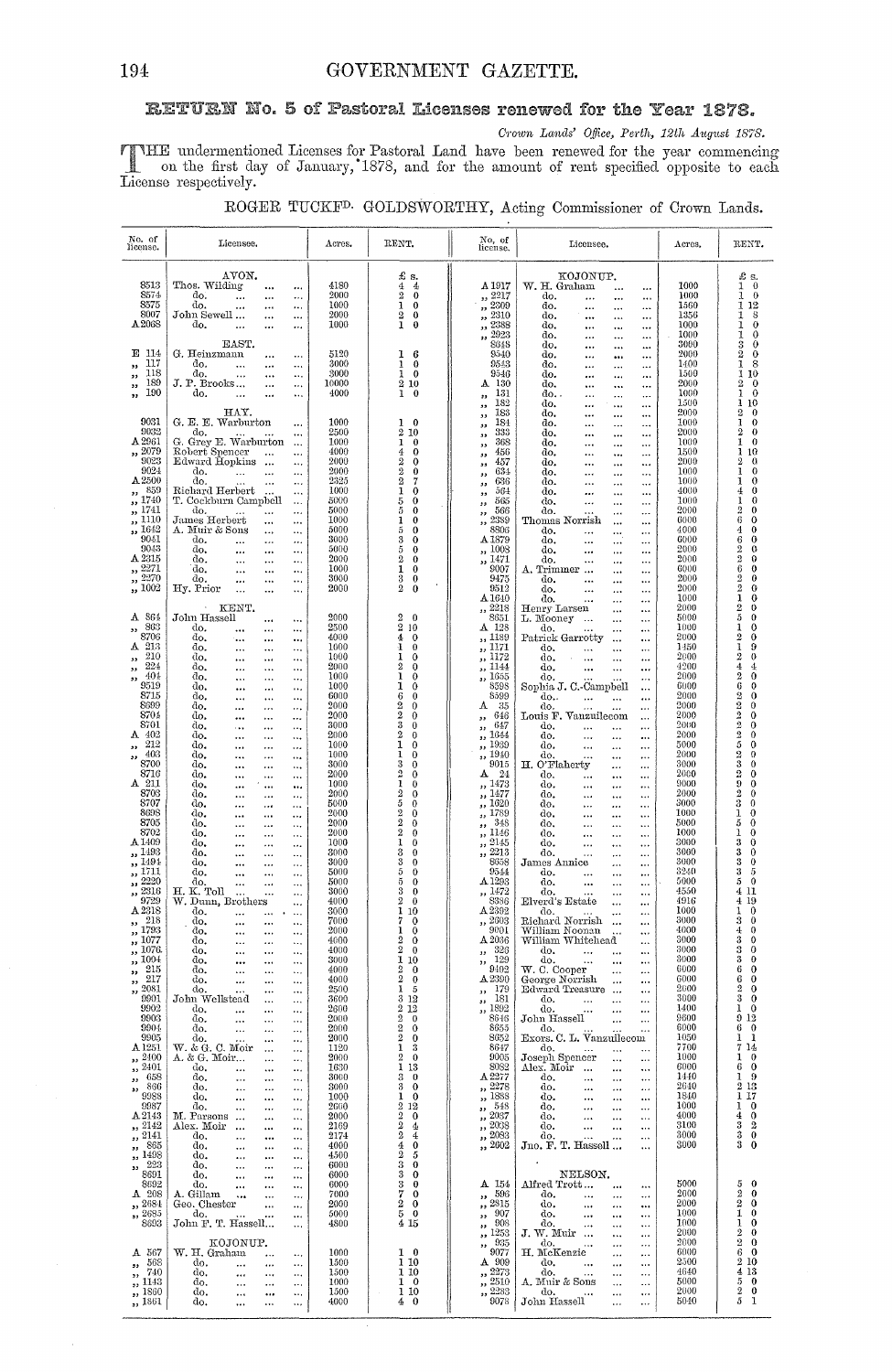# GOVERNMENT GAZETTE.

| No. of<br>license.                                                                                                                                                                                                                                                        | Licensee.                                                                                                                                                                                                                                                                                                                                                                                                                                                                                                                                                                                                                                                                                                                                                                                                                                                                                                                                                                                            | Acres.                                                                                                                                                                                                                       | RENT.                                                                                                                                                                                                                                                                                                                                                                                                                                                                     | No. of<br>license.                                                                                                                                                                                                                                                                                | Licensce.                                                                                                                                                                                                                                                                                                                                                                                                                                                                                                                                                                                                                                                                                                                                                                                                                                                                                                                                                                                                                          | Acres.                                                                                                                                                                                                                       | RENT.                                                                                                                                                                                                                                                                                                                                                                                                                                                                                                                                                      |
|---------------------------------------------------------------------------------------------------------------------------------------------------------------------------------------------------------------------------------------------------------------------------|------------------------------------------------------------------------------------------------------------------------------------------------------------------------------------------------------------------------------------------------------------------------------------------------------------------------------------------------------------------------------------------------------------------------------------------------------------------------------------------------------------------------------------------------------------------------------------------------------------------------------------------------------------------------------------------------------------------------------------------------------------------------------------------------------------------------------------------------------------------------------------------------------------------------------------------------------------------------------------------------------|------------------------------------------------------------------------------------------------------------------------------------------------------------------------------------------------------------------------------|---------------------------------------------------------------------------------------------------------------------------------------------------------------------------------------------------------------------------------------------------------------------------------------------------------------------------------------------------------------------------------------------------------------------------------------------------------------------------|---------------------------------------------------------------------------------------------------------------------------------------------------------------------------------------------------------------------------------------------------------------------------------------------------|------------------------------------------------------------------------------------------------------------------------------------------------------------------------------------------------------------------------------------------------------------------------------------------------------------------------------------------------------------------------------------------------------------------------------------------------------------------------------------------------------------------------------------------------------------------------------------------------------------------------------------------------------------------------------------------------------------------------------------------------------------------------------------------------------------------------------------------------------------------------------------------------------------------------------------------------------------------------------------------------------------------------------------|------------------------------------------------------------------------------------------------------------------------------------------------------------------------------------------------------------------------------|------------------------------------------------------------------------------------------------------------------------------------------------------------------------------------------------------------------------------------------------------------------------------------------------------------------------------------------------------------------------------------------------------------------------------------------------------------------------------------------------------------------------------------------------------------|
| A 2501<br>,, 2084<br>, 1382<br>, 9997<br>2269<br>5.5<br>, 1154<br>,, 1152<br>853<br>$\bullet$<br>,, 1334<br>,, 1775<br>2399<br>9479<br>222<br>А<br>9481<br>9478<br>9480<br>9515<br>9516<br>9991<br>9992<br>9990<br>9047<br>9048<br>2040<br>2397<br>2562<br>9477<br>A 2887 | PLANTAGENET.<br>S. Piggott<br><br>$\ddotsc$<br>Josiah Norrish<br><br><br>do.<br>$\cdots$<br><br><br>do.<br>$\cdots$<br><br><br>do.<br>$\cdots$<br>$\ddotsc$<br><br>Henry J. Townsend<br><br>do.<br>$\cdots$<br><br><br>do.<br><br>$\cdots$<br><br>do.<br>$\cdots$<br>$\cdots$<br><br>do.<br><br><br>$\cdots$<br>do.<br><br>$\cdots$<br>$\cdots$<br>W. G. Knight<br>$\cdots$<br>$\cdots$<br>do.<br>$\ddotsc$<br>$\cdots$<br>$\cdots$<br>do.<br>$\cdots$<br>$\cdots$<br>$\cdots$<br>do.<br>$\ddotsc$<br><br>$\cdots$<br>do.<br>$\cdots$<br><br>$\cdots$<br>Wm. Souness<br>$\cdots$<br>$\ddotsc$<br>do.<br><br>$\cdots$<br><br>do.<br>$\cdots$<br>$\cdots$<br>$\cdots$<br>do.<br><br>$\cdots$<br><br>do.<br><br><br>$\cdots$<br>J. Sadler<br>$\cdots$<br><br>$\cdots$<br>do.<br>$\cdots$<br><br>$\cdots$<br>John Ryan<br><br><br>$\cdots$<br>do.<br>$\ddot{\phantom{a}}$<br><br>$\cdots$<br>do.<br>$\cdots$<br>$\cdots$<br>$\cdots$<br>Mellmish<br>W.<br>$\cdots$<br><br>John F. T. Hassell<br>$\cdots$ | 4000<br>1000<br>1000<br>4000<br>2000<br>2000<br>2000<br>1000<br>1800<br>2000<br>2162<br>2000<br>3000<br>1000<br>2000<br>1000<br>7500<br>1000<br>1000<br>2000<br>4000<br>3400<br>1500<br>1000<br>4000<br>2000<br>5000<br>4000 | $\Omega$<br>4<br>$\Omega$<br>$\theta$<br>$\Omega$<br>4<br>2<br>$\theta$<br>$\overline{2}$<br>0<br>$\overline{2}$<br>$\theta$<br>$\theta$<br>16<br>2<br>$\overline{0}$<br>$\overline{2}$<br>4<br>$\overline{2}$<br>$\theta$<br>3<br>Q<br>0<br>$\overline{2}$<br>$\mathbf 0$<br>$\mathbf 0$<br>7<br>10<br>$\theta$<br>$\Omega$<br>$\overline{2}$<br>$\bf{0}$<br>$\theta$<br>8<br>3<br>Ĺ0<br>0<br>$\Omega$<br>$\frac{4}{2}$<br>$\mathbf 0$<br>5<br>$\bf{0}$<br>$\theta$<br>4 | 9028<br>9510<br>$\Lambda\,1894$<br>,, 2078<br>112<br>$\bullet$<br>9488<br>328<br>А<br>8000<br>271<br>А<br>8188<br>9498<br>9500<br>9494<br>364<br>А<br>870<br>,,<br>871<br>,,<br>856<br>,,<br>854<br>,,<br>108<br>,,<br>9493<br>9503<br>329<br>A<br>9506<br>9504<br>9501<br>9051<br>9507<br>A 1153 | PLANTAGENET.<br>David Young<br>$\cdots$<br><br>G. Pettit<br>$\cdots$<br><br>A. Muir & Sons<br>$\cdots$<br><br>H. Prior<br><br><br>$\cdots$<br>H. K. Toll<br><br>$\cdots$<br>$\cdots$<br>do.<br>$\cdots$<br>$\cdots$<br>$\cdots$<br>do.<br>$\cdots$<br>$\cdots$<br>$\cdots$<br>do.<br>$\cdots$<br>$\cdots$<br>$\cdots$<br>Mischie Parsons<br>$\cdots$<br>$\cdots$<br>A. Moir<br>$\cdots$<br>$\cdots$<br>W. C. Cooper<br><br>$\cdots$<br>do.<br>$\cdots$<br>$\cdots$<br>$\cdots$<br>do.<br>$\cdots$<br>$\cdots$<br>$\cdots$<br>Joseph Spencer<br>$\cdots$<br>$\cdots$<br>John Hassell<br>$\cdots$<br>$\cdots$<br>do.<br>$\cdots$<br><br>$\cdots$<br>do.<br><br><br>$\cdots$<br>do.<br>$\cdots$<br>$\cdots$<br>$\cdots$<br>do.<br>$\cdots$<br>$\cdots$<br><br>do.<br><br>$\cdots$<br>$\cdots$<br>do.<br>$\cdots$<br><br>$\cdots$<br>do.<br><br><br>$\cdots$<br>do.<br><br>$\cdots$<br>$\cdots$<br>do.<br><br><br>$\cdots$<br>do.<br>$\cdots$<br><br><br>do.<br>$\cdots$<br><br><br>do.<br><br><br><br>do.<br><br>$\cdots$<br>$\cdots$ | 3000<br>3000<br>2000<br>2000<br>2000<br>2000<br>2000<br>2000<br>2000<br>2000<br>1000<br>2000<br>1000<br>1000<br>1000<br>1500<br>2000<br>1060<br>6000<br>4000<br>6240<br>2000<br>3000<br>3000<br>6000<br>1000<br>7000<br>2000 | £<br>s.<br>3<br>$\bf{0}$<br>3<br>$\bf{0}$<br>$\overline{2}$<br>$\mathbf 0$<br>$\overline{2}$<br>0<br>2<br>0<br>$\overline{2}$<br>0<br>2<br>$\bf{0}$<br>$\overline{2}$<br>$\theta$<br>$\overline{2}$<br>$\Omega$<br>$\mathbf 0$<br>$\overline{2}$<br>$\theta$<br>2<br>$\boldsymbol{0}$<br>$\theta$<br>$\theta$<br>$\theta$<br>10<br>1<br>$\theta$<br>$^{2}$<br>$\overline{2}$<br>$\bf{0}$<br>6<br>$\theta$<br>6<br>5<br>$\overline{2}$<br>$\theta$<br>3<br>$\Omega$<br>3<br>$\Omega$<br>$\theta$<br>$\theta$<br>7<br>$\theta$<br>$\overline{2}$<br>$\theta$ |

### RETURN No. 5 of Pastoral Licenses renewed for the Year 1878-(continued.)

#### LAND SALES.

#### Crown Lands' Office, Perth, 19th August, 1878.

TINHE undermentioned Allotments of Land will be offered for Sale, at Public Auction, on the date and at the place specified in the Schedule below, at one o'clock, p.m. SCHEDULE.

| Date of Sale. | Place of Sale. |           | Description of Lot. |       |           |          |          | Number of Lot. |                                                 |           | Quantity,        |    |          | Upset Price. |                 |  |
|---------------|----------------|-----------|---------------------|-------|-----------|----------|----------|----------------|-------------------------------------------------|-----------|------------------|----|----------|--------------|-----------------|--|
|               |                |           |                     |       |           |          |          |                |                                                 |           |                  | a, | r.       | p.           |                 |  |
| 1878.         |                |           |                     |       |           |          |          |                |                                                 |           |                  |    |          |              |                 |  |
| 4th Sept.     | Perth          |           | $\ddotsc$           | Perth |           |          |          | Town.          | $E_{70}$                                        | $\cdots$  | $\cdots$         | 0  | 3        | 12           |                 |  |
| Do.           | Do.            | $\ddotsc$ | $\ddotsc$           | Do.   |           |          |          | Do.            | H 72                                            | $\cdots$  | $\cdots$         |    | ⇔        | 16           |                 |  |
| Do.           | Do.            | $\cdots$  | $\ddotsc$           | Do.   | $\cdots$  | $\cdots$ | $\cdots$ | Do.            | H 73                                            |           | $\cdots$         |    | $\theta$ | 16           |                 |  |
| Do.           | Do.            | .         | $\cdots$            | Do.   |           | $\cdots$ |          | Do.            | H 74                                            | $\ddotsc$ | $\cdots$         | 0  | 3        | 12           |                 |  |
| Do.           | Do.            |           |                     | Do.   |           |          |          | Do.            | N 80                                            | $\cdots$  | $\ddotsc$        |    | 1        | 16           |                 |  |
| Do.           | Do.            | $\cdots$  | $\cdots$            | Do.   | $\cdots$  | $\cdots$ |          | Do.            | $\mathbf{Y}$ 203                                | .         | $\ddot{\cdot}$ . | 0  | 3        | $\theta$     | $\&15$ per lot. |  |
| Do.           | Do.            | $\cdots$  | $\ddotsc$           | Do.   | $\cdots$  | $\cdots$ | $\cdots$ | Do.            | $\rm Y$ 253                                     | $\cdots$  | $\cdots$         |    | $\theta$ | 4            |                 |  |
| Do.           | Do.            | $\cdots$  |                     | Do.   | .         |          | .        | Do.            | $\boldsymbol{\mathop{\textup{\textbf{Y}}}}$ 255 | .         |                  | 0  | 3        | דו           |                 |  |
| Do.           | Do.            | $\ddotsc$ | $\cdots$            | Do.   | $\cdots$  | $\cdots$ | $\cdots$ | Do.            | $\rm Y$ 259                                     | .         | .                |    | $\theta$ | 0            |                 |  |
| Do.           | Do.            | .         | $\ddotsc$           | Do.   | $\ddotsc$ | .        |          | Do.            | $\rm{Y}$ 279                                    |           | $\cdots$         |    | 3        | 5            |                 |  |
|               |                |           |                     |       |           |          |          |                |                                                 |           |                  |    |          |              |                 |  |

ROGER TUCKF<sup>D.</sup> GOLDSWORTHY, Acting Commissioner of Crown Lands.

# WESTERN AUSTRALIA. Meteorological Observations for the Week ending 14th August, 1878.

WIND Registered by Mr. Forsyth, Harbor Master, at Arthur's Head, Fremantle; altitude above the sea 55 feet, in Latitude 32° 02' 14" S., Longitude 115° 45' 12" E.

The other instruments registered are placed in the grounds adjoining the Survey Office, Perth; altitude above the sea 47 feet, in Latitude 31°  $57'$  25," S., Longitude 115°  $52'$  02" E.

MALCOLM FRASER,<br>Surveyor General.

| Week<br>ending.  | BAROMETER:<br>Mean Reading<br>corrected, and re-<br>duced to sea level.<br>and 32 deg. Fah. |               |               | THERMOMETERS IN SHADE. |               |              | RADIATION<br>THERMO-<br>METERS. |                       | WIND.                                  |                       | DEGREE                        |                           |                        | EVAPOR-          |
|------------------|---------------------------------------------------------------------------------------------|---------------|---------------|------------------------|---------------|--------------|---------------------------------|-----------------------|----------------------------------------|-----------------------|-------------------------------|---------------------------|------------------------|------------------|
|                  |                                                                                             |               | Dry.          |                        | Wet.          |              |                                 | RAIN:<br>Amount<br>in | Horizontal                             |                       | OF<br>HUMIDITY,<br>Saturation | CLOUD:<br>Mean<br>amount. | : Mean<br>uni.<br>ONE: | ATION:<br>Amount |
|                  |                                                                                             | Maxi-<br>mum. | M ni-<br>mum. | Maxi-<br>mum.          | Mini-<br>mum. | Solar.       | Terres-<br>trial.               | inches.               | velocity in<br>miles, per<br>24 hours. | General<br>direction. | $=100$ : mean<br>amount.      |                           | S                      | in<br>inches.    |
| 14 <sub>th</sub> | 29.895                                                                                      | 63.7          | 52.2          | 59.7                   |               | $49.5$ 117.1 | 44.9                            | 2.8                   | 597.93                                 | w.                    | 87                            | 6                         | 9.4                    | -65              |

Total Rainfall for the week=2.8 inches.

Thermometers in shade.  $\left\{\begin{array}{ll} \text{Maximum } \text{Dry} & 68.8 \text{ on } 8 \text{th} \\ \text{Minimum } \text{Dry} & 47.0 \text{ on } 11 \text{th} \end{array}\right.$ Highest reading of Barometer 30.209 on 14th  $29.659$  on  $10th$ Lowest do. do. The Observations are taken at 10 a.m., (excepting Barometer, which is registered at 12 a.m.)

M. A. C. FRASER, Observer.